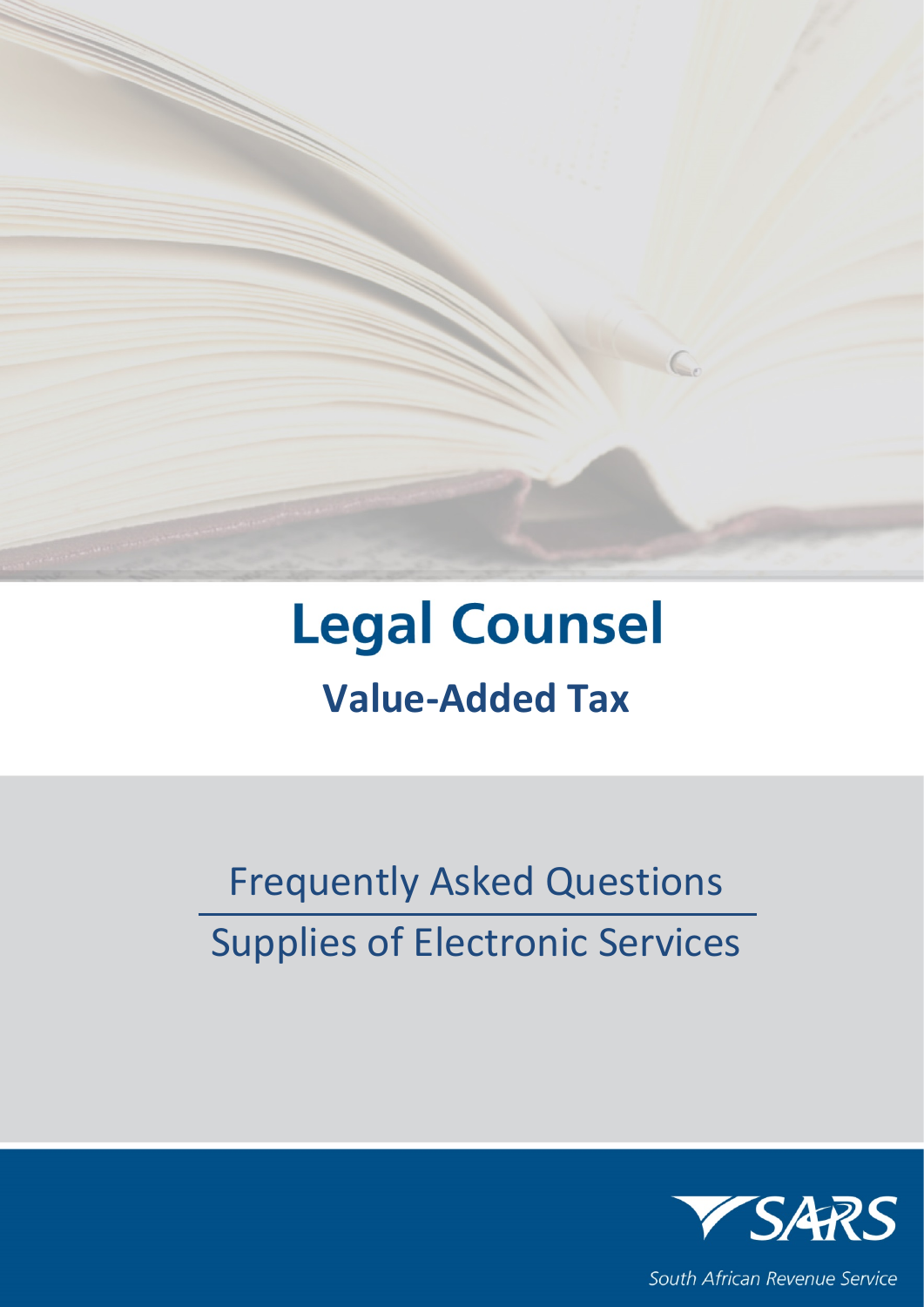The Minister of Finance published the regulations prescribing electronic services for the purpose of the definition of "electronic services" in section 1(1) of the Value-Added Tax Act 89 of 1991 (the VAT Act<sup>[1](#page-1-0)</sup>) in Government Notice 429 of 18 March 2019 (Updated Regulations). These regulations come into effect from 1 April 2019 and update the regulations published in Government Notice R.221 of 28 March 2014 (Original Regulations). In addition, various amendments have been made in the Rates and Monetary Amounts and Amendment of Revenue Laws Act 21 of 2018 in respect of electronic services (the amendments). These amendments (including those relating to intermediaries) come into effect on 1 April 2019. The Frequently Asked Questions (FAQs) in this document have been compiled on the basis of questions that vendors and the public at large are likely to have about the implications of the Updated Regulations and the amendments.

The FAQs are drafted purely to assist foreign electronic services suppliers, intermediaries, vendors and the public at large to obtain clarity and to ensure consistency on certain practical and technical aspects relating to the Updated Regulations and amendments. The FAQs are therefore not intended to be used as legal reference. You can find more information about some of the aspects discussed in this document in the *VAT 404 – Guide for Vendors*.

The FAQs are also intended to solicit further questions regarding the Updated Regulations and amendments. The FAQs will therefore be updated periodically to address these questions, as well as any changes in the Updated Regulations. In light hereof, it is not envisaged that VAT Rulings in relation to the Updated Regulations and relevant amendments will be issued. A dedicated mailbox, **[VATElectronic@sars.gov.za](mailto:VATElectronic@sars.gov.za)**, has been set up to field any queries not answered below.

All other FAQs, forms, guides, interpretation notes, notices, and rulings referred to in these FAQs are available on the **SARS [website](http://www.sars.gov.za/)**. Unless indicated otherwise, the latest issues of these documents should be consulted.

**Issued by: Legal Counsel SOUTH AFRICAN REVENUE SERVICE** Date of 1st issue : 20 March 2019 Date of 2nd issue : 22 May 2019

| Dale of Zhu issue | <b>ZZ MAY ZUTS</b> |
|-------------------|--------------------|
| Date of 3rd issue | 5 July 2019        |

<span id="page-1-0"></span>All references to sections are to sections of the VAT Act unless otherwise indicated.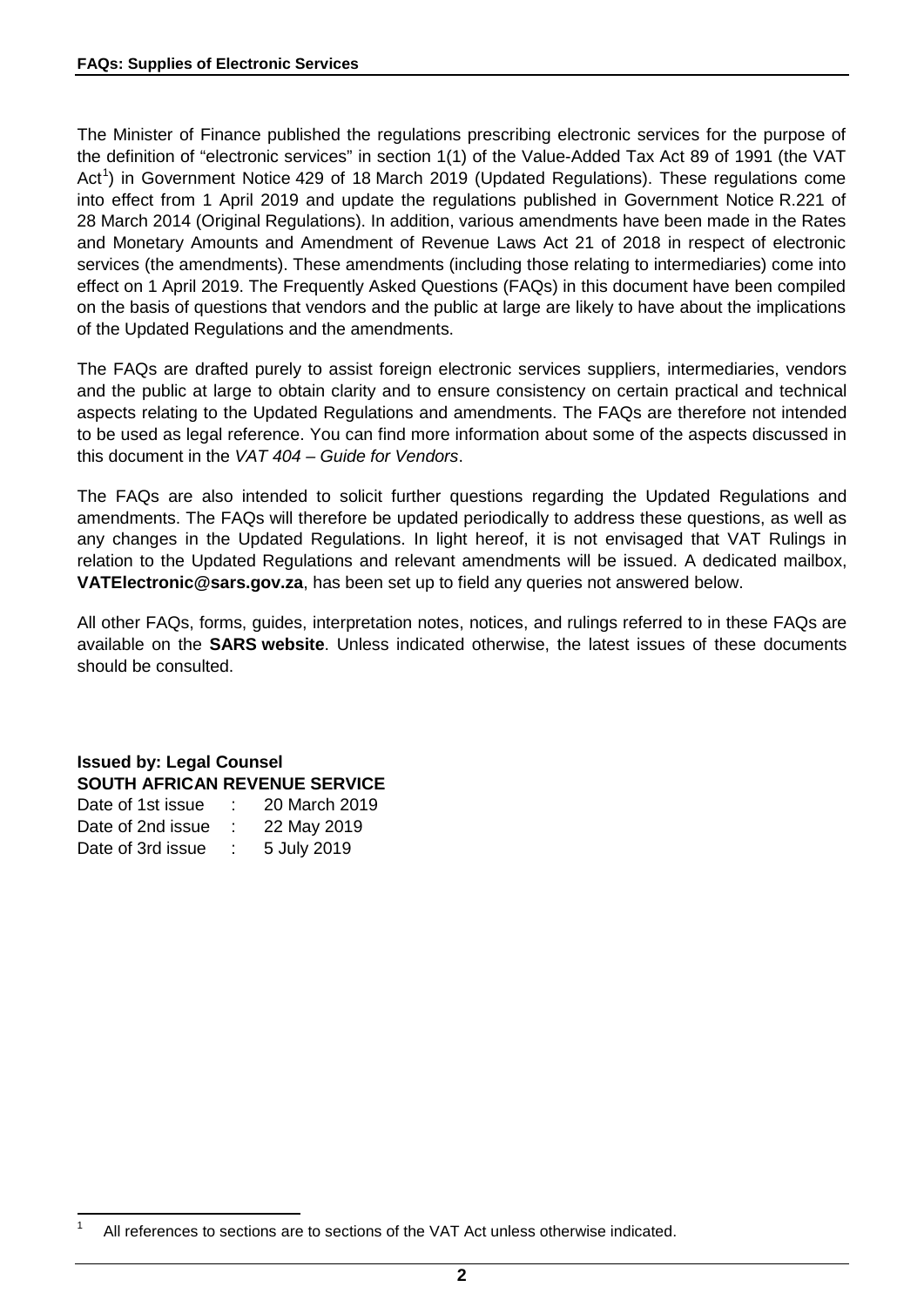|                                                                                                  | Question                                                                                                                                                                                                                                                     | <b>Answer</b>                                                                                                                                                                                                                                                                                                                                                                                                                                                                                                                                                              |
|--------------------------------------------------------------------------------------------------|--------------------------------------------------------------------------------------------------------------------------------------------------------------------------------------------------------------------------------------------------------------|----------------------------------------------------------------------------------------------------------------------------------------------------------------------------------------------------------------------------------------------------------------------------------------------------------------------------------------------------------------------------------------------------------------------------------------------------------------------------------------------------------------------------------------------------------------------------|
| 1.                                                                                               | What is value-added<br>tax $(VAT)$ ?                                                                                                                                                                                                                         | VAT is an indirect tax based on consumption in the South African<br>economy. VAT is charged by persons that carry on an enterprise in<br>the Republic (South Africa), or are specifically included in the<br>definition of "enterprise", on the taxable supplies made by them. Any<br>person that is registered or liable to register for VAT in the Republic<br>is called a "vendor". Also refer to Questions 23, 26, 27 and 29.                                                                                                                                          |
| 2.                                                                                               | What is VAT charged<br>on?                                                                                                                                                                                                                                   | VAT is charged on the taxable supply of goods or services (including<br>electronic services) by a vendor, at either the standard or the zero-<br>rate. With effect from 1 April 2018, the VAT rate increased from 14%<br>to 15%. Refer to the Frequently Asked Questions: Increase in the<br>VAT Rate from 1 April 2018. VAT is also payable on the importation<br>of goods, and "imported services". Certain importations and supplies<br>are exempt from VAT. The supply of electronic services is subject to<br>VAT at the standard rate. Refer to Questions 51 and 52. |
| 3.                                                                                               | What are electronic<br>services?                                                                                                                                                                                                                             | These are services as prescribed by the Minister in a regulation<br>(hereinafter referred to as the Original Regulations as well as the<br><b>Updated Regulations).</b>                                                                                                                                                                                                                                                                                                                                                                                                    |
|                                                                                                  |                                                                                                                                                                                                                                                              | In simple terms, "electronic services" refers to electronic or digital<br>content that is supplied by electronic means, for example, via the<br>internet, or other telecommunications service. Also refer to<br>Questions 7, 14 and 21.                                                                                                                                                                                                                                                                                                                                    |
| 4.                                                                                               | When will the regulation<br>on electronic services<br>become effective?                                                                                                                                                                                      | The Original Regulations came into effect on 1 June 2014. These<br>Regulations have since been updated by the Updated Regulations,<br>which will be effective from 1 April 2019.                                                                                                                                                                                                                                                                                                                                                                                           |
| 5.                                                                                               | What was the reason<br>for the Updated<br>Regulations?                                                                                                                                                                                                       | The Original Regulations limited the scope of services that qualified<br>as electronic services and which must be charged with VAT at the<br>standard rate. The intention of the Updated Regulations is to<br>substantially widen the scope of services that qualify as electronic<br>services, so that all services supplied for a consideration (subject to<br>a few exceptions), which are provided by means of an electronic<br>agent, electronic communication or the internet, are electronic<br>services and must be charged with VAT at the standard rate.         |
| Do the Updated<br>6.<br>Regulations make a<br>distinction between<br><b>Business-to-Business</b> | No, there is no distinction between B2B and B2C supplies,<br>therefore, B2B supplies will be charged with VAT at the standard<br>rate. This outcome was intentional as the South African VAT system<br>does not fully subscribe to the B2B and B2C concepts. |                                                                                                                                                                                                                                                                                                                                                                                                                                                                                                                                                                            |
|                                                                                                  | (B2B) and Business-to-<br>Consumer (B2C)<br>supplies?                                                                                                                                                                                                        | Refer, however, to certain supplies for a consideration, by means of<br>an electronic agent, electronic communication or the internet within<br>the same group of companies in Questions 19 and 20, which are<br>excluded from the ambit of "electronic services" in the Updated<br>Regulations.                                                                                                                                                                                                                                                                           |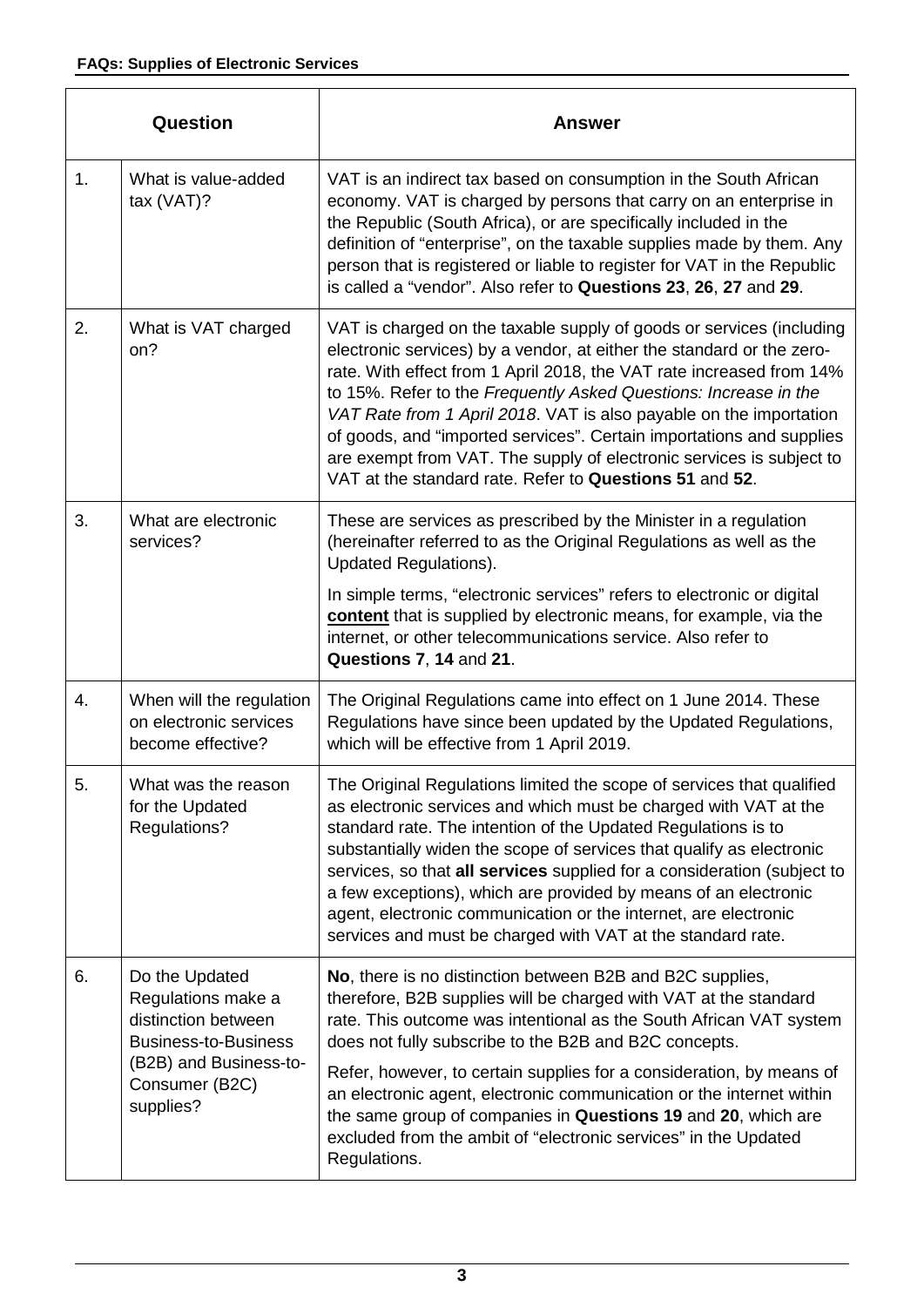| 7.  | What are "electronic<br>services" according to<br>the Updated | Electronic services means any services supplied by a non-resident<br>for a consideration by means of $-$                                                                                                                                                                                                                                                                                                                                                                                                                                                                                                             |
|-----|---------------------------------------------------------------|----------------------------------------------------------------------------------------------------------------------------------------------------------------------------------------------------------------------------------------------------------------------------------------------------------------------------------------------------------------------------------------------------------------------------------------------------------------------------------------------------------------------------------------------------------------------------------------------------------------------|
|     |                                                               | an electronic agent;                                                                                                                                                                                                                                                                                                                                                                                                                                                                                                                                                                                                 |
|     | Regulations?                                                  | an electronic communication; or                                                                                                                                                                                                                                                                                                                                                                                                                                                                                                                                                                                      |
|     |                                                               | the internet                                                                                                                                                                                                                                                                                                                                                                                                                                                                                                                                                                                                         |
|     |                                                               | as defined in the Electronic Communications and Transactions<br>Act 25 of 2002 (the ECT Act).                                                                                                                                                                                                                                                                                                                                                                                                                                                                                                                        |
|     |                                                               | Electronic services are therefore services, the supply of which –                                                                                                                                                                                                                                                                                                                                                                                                                                                                                                                                                    |
|     |                                                               | is dependent on information technology;<br>٠                                                                                                                                                                                                                                                                                                                                                                                                                                                                                                                                                                         |
|     |                                                               | is automated; and<br>٠                                                                                                                                                                                                                                                                                                                                                                                                                                                                                                                                                                                               |
|     |                                                               | involves minimal human intervention.                                                                                                                                                                                                                                                                                                                                                                                                                                                                                                                                                                                 |
|     |                                                               | Simply put, this means that from 1 April 2019, you will have to pay<br>VAT on a much wider scope of electronic services (that is, digital<br>content supplied by electronic means as set out above). The<br>Updated Regulations now include any services that qualify as<br>"electronic services" (other than a few exceptions) whether supplied<br>directly by the non-resident business or via an "intermediary". Refer<br>to Questions 23 and 28.                                                                                                                                                                 |
|     |                                                               | Electronic services should be distinguished from those services that,<br>by their nature, are not electronic services, but the product has<br>merely been delivered or communicated by electronic means. For<br>example, if research was done outside of the Republic by a non-<br>resident business, then the service concerned does not become an<br>electronic service merely because the final report was sent to the<br>South African client by e-mail. Instead, the recipient will have to<br>consider whether the research services acquired from the non-<br>resident qualify as "imported services" or not. |
|     |                                                               | Refer also to Questions 21 and 22.                                                                                                                                                                                                                                                                                                                                                                                                                                                                                                                                                                                   |
| 8.  | What is an "electronic<br>agent"?                             | "Electronic agent" means a computer program or an electronic or<br>other automated means used independently to initiate an action or<br>respond to data messages or performances in whole or in part, in an<br>automated transaction.                                                                                                                                                                                                                                                                                                                                                                                |
| 9.  | What does "electronic<br>communication" mean?                 | "Electronic communication" means a communication by way of data<br>messages.                                                                                                                                                                                                                                                                                                                                                                                                                                                                                                                                         |
| 10. | What are "data<br>messages"?                                  | "Data message" means data generated, sent, received or stored by<br>electronic means and includes -                                                                                                                                                                                                                                                                                                                                                                                                                                                                                                                  |
|     |                                                               | voice, where the voice is used in an automated transaction;<br>and                                                                                                                                                                                                                                                                                                                                                                                                                                                                                                                                                   |
|     |                                                               | a stored record.                                                                                                                                                                                                                                                                                                                                                                                                                                                                                                                                                                                                     |
| 11. | What is the meaning of<br>"internet"?                         | "Internet" means the interconnected system of networks that<br>connects computers around the world using the Transmission<br>Control Protocol Internet Protocol (TCP/IP) and includes future<br>versions thereof.                                                                                                                                                                                                                                                                                                                                                                                                    |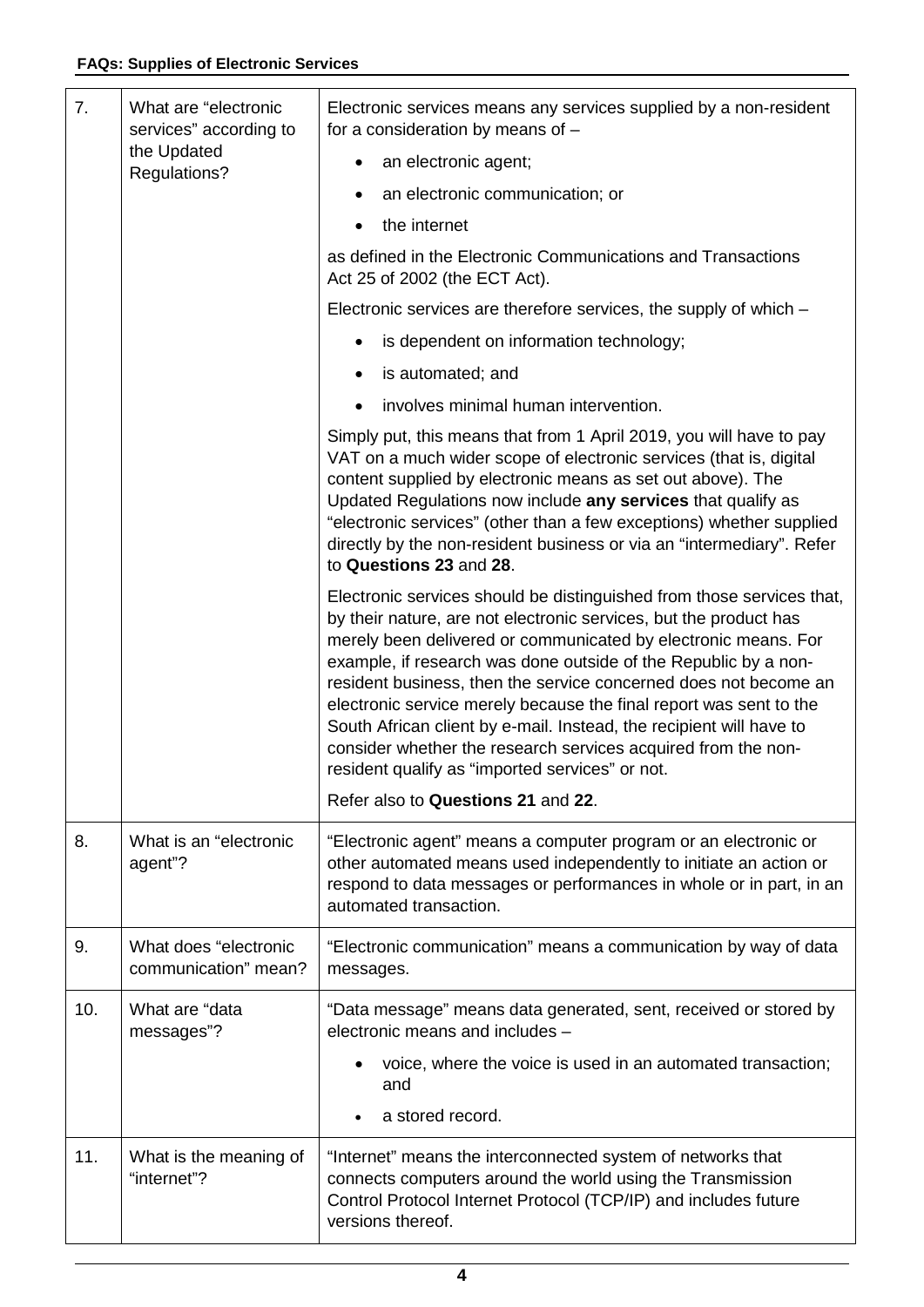| 12. | What does<br>"consideration" mean?                                                                                         | "Consideration" is the VAT-inclusive price that you pay, or are<br>required to pay for a supply of goods or services. The amount of<br>consideration is therefore the final amount of money that you need<br>to pay for a supply. If the consideration is not payable in money,<br>then the open market value of the goods or services received in<br>exchange for the supply is the consideration.                                                                                                                                                                                                                                                                                                                                                                                                                                                                                                                                                                                      |
|-----|----------------------------------------------------------------------------------------------------------------------------|------------------------------------------------------------------------------------------------------------------------------------------------------------------------------------------------------------------------------------------------------------------------------------------------------------------------------------------------------------------------------------------------------------------------------------------------------------------------------------------------------------------------------------------------------------------------------------------------------------------------------------------------------------------------------------------------------------------------------------------------------------------------------------------------------------------------------------------------------------------------------------------------------------------------------------------------------------------------------------------|
| 13. | What is specifically<br>excluded from the<br>ambit of "electronic<br>services" in the<br><b>Updated Regulations?</b>       | Specifically excluded from the Updated Regulations are -<br>telecommunications services (refer to Question 14);<br>educational services supplied from an export country (a<br>country other than South Africa), which services are<br>regulated by an education authority under the laws of the<br>export country (refer to Question 15); and<br>certain supplies of services where the supplier and recipient<br>belong to the same group of companies (refer Questions 19<br>and 20).                                                                                                                                                                                                                                                                                                                                                                                                                                                                                                  |
| 14. | What are<br>telecommunications<br>services?                                                                                | In order to give effect to the policy intent, the phrase<br>"telecommunications services" is interpreted to mean any service<br>relating to the transmission, emission or reception, and the transfer<br>and assignment of the right to use capacity for the transmission,<br>emission or reception of signals, writing, images, sounds or<br>information of any kind by a telecommunications system, and<br>includes access to global information networks, but does not include<br>the content of the telecommunications.<br>Examples are internet access (including access to the World Wide<br>Web), videophone and fixed and mobile telephone services.<br>A telecommunications service does not include the electronic or<br>digital content (including broadcasting content) that is transmitted by<br>way of the telecommunications service, for example, voice, sound,<br>data, text, videos, animation, visual images, pictures etc.<br>Refer to Questions 14, 21, 22, and 36. |
| 15. | What is an example of<br>educational services<br>supplied from an export<br>country that are not<br>"electronic services"? | On-line learning provided by a university in an export country (a<br>country other than South Africa), governed by an education authority<br>under the law of that export country which is similar to educational<br>services provided by a similar institution (for example, university) in<br>the Republic, which is exempt under section $12(h)$ .<br>Also refer to Question 13.                                                                                                                                                                                                                                                                                                                                                                                                                                                                                                                                                                                                      |
| 16. | What does the term<br>"exempt supplies"<br>mean?                                                                           | A supply of goods or services on which VAT (either at the standard<br>rate or zero rate) may not be charged. Any activity involving the<br>making of an exempt supply does not form part of your enterprise in<br>South Africa.<br>You cannot register as a vendor to the extent that you make exempt<br>supplies. This means that you will not charge VAT on any exempt<br>supplies made and no deduction of VAT may be made on any goods<br>or services acquired for purposes of making those exempt supplies.<br>Refer to Question 17.                                                                                                                                                                                                                                                                                                                                                                                                                                                |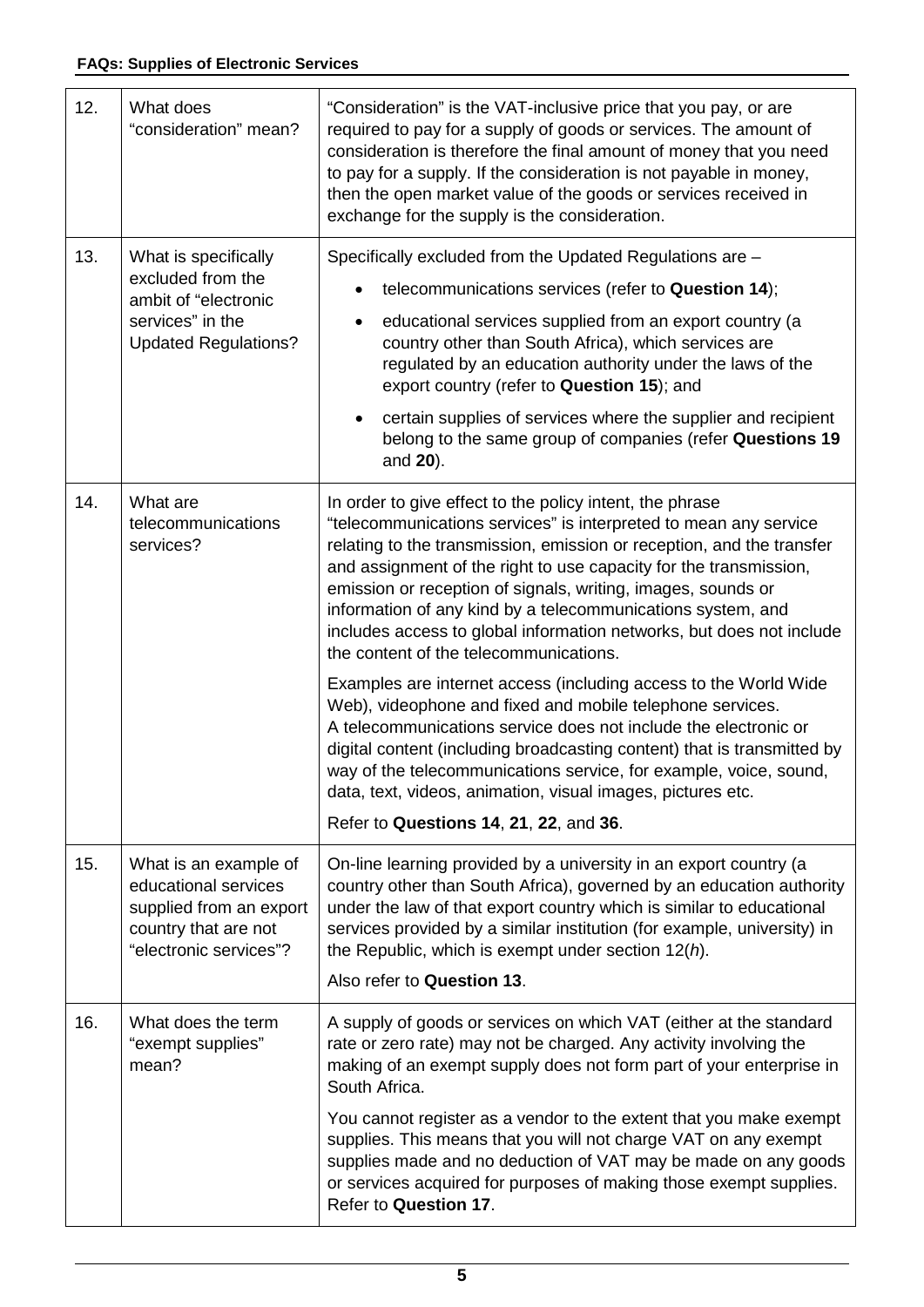| 17. | What are examples of<br>exempt supplies?                                                          | The supply of financial services (such as the provision of credit, life<br>insurance, the services of certain benefit funds, for example, medical<br>schemes and retirement annuity funds, the buying or selling of<br>cryptocurrency) and certain educational services supplied by<br>recognised educational institutions such as primary and secondary<br>schools, technical colleges and universities.                                                                                                                                                                                                                                                                              |
|-----|---------------------------------------------------------------------------------------------------|----------------------------------------------------------------------------------------------------------------------------------------------------------------------------------------------------------------------------------------------------------------------------------------------------------------------------------------------------------------------------------------------------------------------------------------------------------------------------------------------------------------------------------------------------------------------------------------------------------------------------------------------------------------------------------------|
|     |                                                                                                   | The supply of certain financial services (such as the exchange of<br>currency, the payment or transfer of ownership of a cheque or letter<br>of credit, the provision of credit, the buying or selling of<br>cryptocurrency) is not exempt if any consideration is payable in the<br>form of a fee, commission, merchant's discount or similar charge,<br>(excluding discounting cost). Such additional amount is subject to<br>VAT. For example, if you buy foreign currency, the price of the<br>foreign currency (based on the exchange rate) is exempt, but any<br>additional fee or commission charged for services rendered to<br>facilitate that transaction is subject to VAT. |
|     |                                                                                                   | Refer to Questions 16, 18 and 40.                                                                                                                                                                                                                                                                                                                                                                                                                                                                                                                                                                                                                                                      |
| 18. | What are the<br>consequences when<br>"electronic services"<br>also constitute exempt<br>supplies? | The supplies will not be taxable, as you are not conducting an<br>enterprise in the Republic. You cannot register as a vendor in<br>respect of exempt supplies.                                                                                                                                                                                                                                                                                                                                                                                                                                                                                                                        |
|     |                                                                                                   | Refer to Questions 13, 15, 16 and 17.                                                                                                                                                                                                                                                                                                                                                                                                                                                                                                                                                                                                                                                  |
| 19. | What does "group of<br>companies" mean?                                                           | "Group of companies" means two or more companies in which one<br>company (the "controlling group company") directly or indirectly<br>holds shares in at least one other company (the "controlled group<br>company") to the extent that $-$                                                                                                                                                                                                                                                                                                                                                                                                                                             |
|     |                                                                                                   | 70% of the equity shares in each controlled group company<br>$\bullet$<br>are directly held by the controlling group company, one or<br>more other controlled group companies or any combination<br>thereof; and                                                                                                                                                                                                                                                                                                                                                                                                                                                                       |
|     |                                                                                                   | the controlling group company directly holds 70% of the<br>$\bullet$<br>equity shares in at least one controlled group company.                                                                                                                                                                                                                                                                                                                                                                                                                                                                                                                                                        |
|     |                                                                                                   | Note that the minimum shareholding requirement is 70%.<br>A shareholding of less than 70% (for example, 69.9%) does not<br>meet this requirement.                                                                                                                                                                                                                                                                                                                                                                                                                                                                                                                                      |
|     |                                                                                                   | The term "company" is defined in the VAT Act, with reference to its<br>definition in the Income Tax Act 58 of 1962 and includes -                                                                                                                                                                                                                                                                                                                                                                                                                                                                                                                                                      |
|     |                                                                                                   | an association, corporation or company incorporated in under<br>the laws of South Africa;                                                                                                                                                                                                                                                                                                                                                                                                                                                                                                                                                                                              |
|     |                                                                                                   | a body corporate formed or established under the laws of<br>٠<br>South Africa;                                                                                                                                                                                                                                                                                                                                                                                                                                                                                                                                                                                                         |
|     |                                                                                                   | an association, corporation or company incorporated in under<br>the laws of an export country;                                                                                                                                                                                                                                                                                                                                                                                                                                                                                                                                                                                         |
|     |                                                                                                   | a body corporate formed or established under the laws of an<br>export country;                                                                                                                                                                                                                                                                                                                                                                                                                                                                                                                                                                                                         |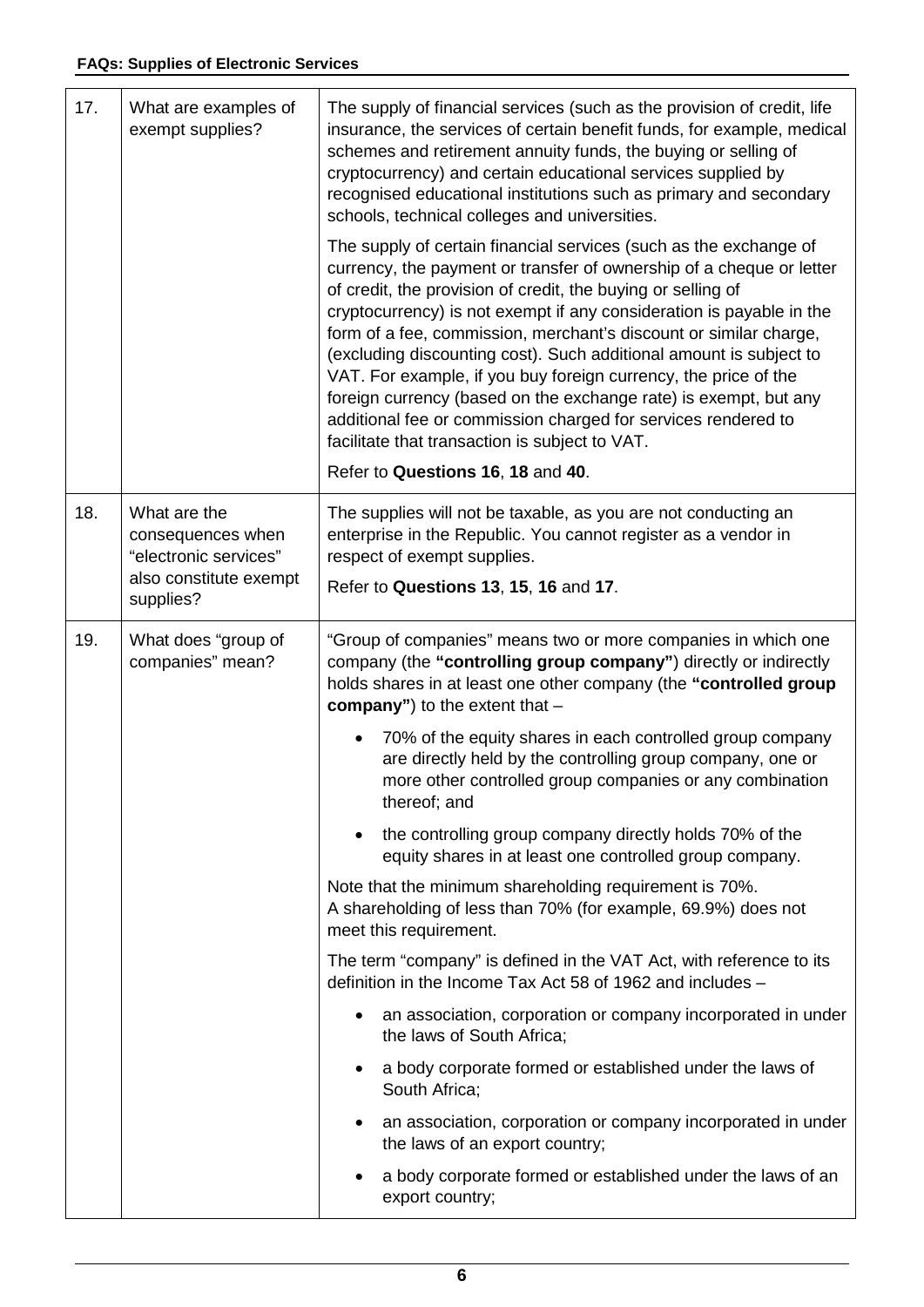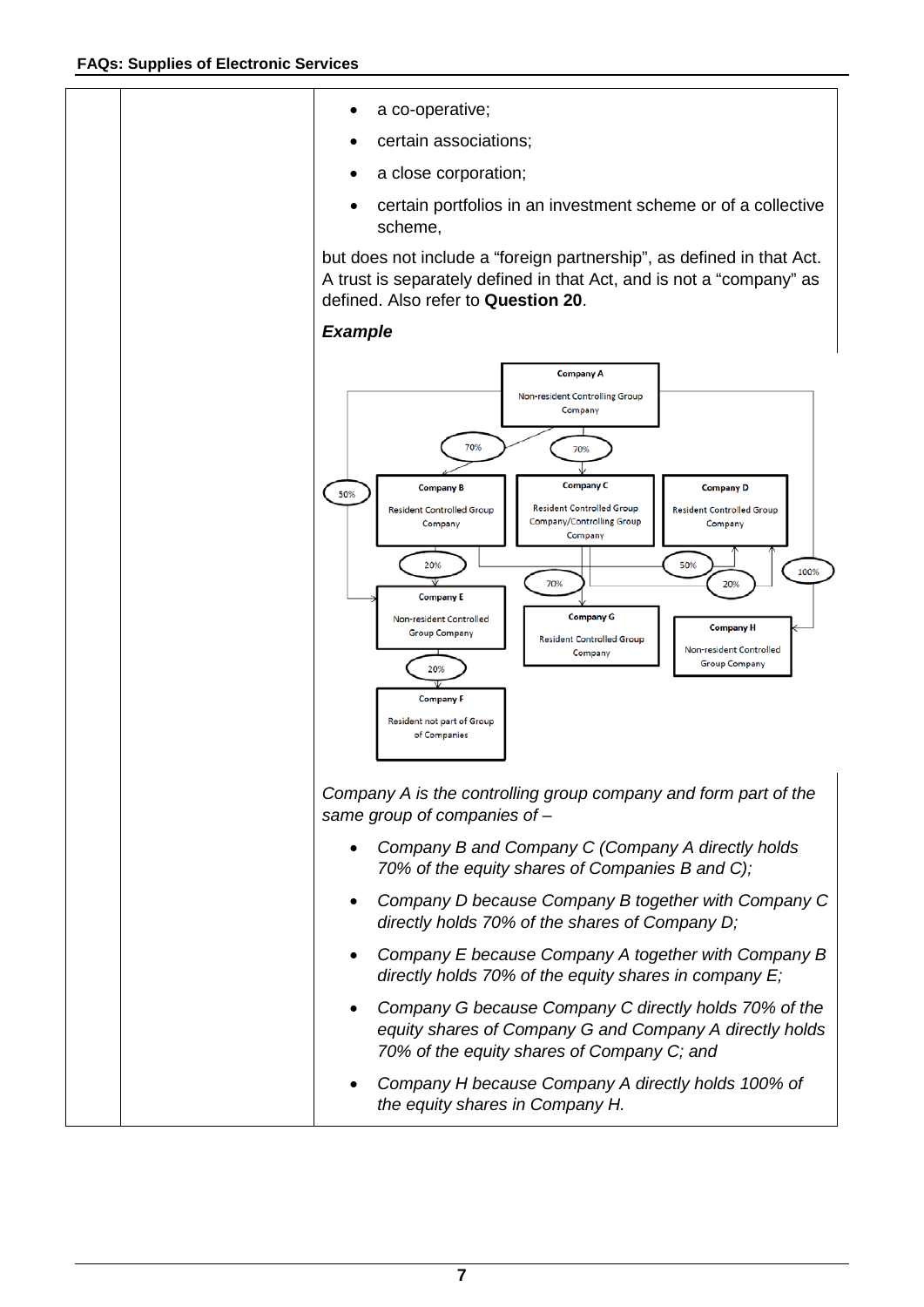|     |                                                                                   | Company F is not part of the same group of companies because<br>only 20% of its equity shares are directly held by one of the group<br>companies. Company E holds 20% of the equity shares in<br>Company F, and Company A indirectly holds 2,8% of the equity<br>shares in Company F [that is 70% (Company A's equity shares in<br>Company B) $\times$ 20% (Company B's equity shares in Company E) $\times$<br>20% (Company E's equity shares in Company F)].<br>Company C is also a controlling group company since it directly<br>holds 70% of the equity shares in Company G. |
|-----|-----------------------------------------------------------------------------------|-----------------------------------------------------------------------------------------------------------------------------------------------------------------------------------------------------------------------------------------------------------------------------------------------------------------------------------------------------------------------------------------------------------------------------------------------------------------------------------------------------------------------------------------------------------------------------------|
|     |                                                                                   | Also refer to Question 20.                                                                                                                                                                                                                                                                                                                                                                                                                                                                                                                                                        |
|     |                                                                                   | The above example serves as guidance on the practical<br>application of the concept "group of companies". SARS is,<br>however, not able to provide comprehensive examples of all the<br>different variations of corporate structures. SARS will also not<br>issue rulings or opinions on whether or not a company meets the<br>"group of companies" requirements. That is a factual matter to be<br>determined by the company concerned. For further guidance on<br>the "group of companies" requirements, refer to the following<br>Interpretation Notes (INs):                  |
|     |                                                                                   | IN 67 "Connected Persons"                                                                                                                                                                                                                                                                                                                                                                                                                                                                                                                                                         |
|     |                                                                                   | IN 75 "Exclusion of Certain Companies and Shares from<br>'group of companies' as defined in section 41(1)"                                                                                                                                                                                                                                                                                                                                                                                                                                                                        |
| 20. | What is the impact of<br>the Updated<br>Regulations on a<br>"group of companies"? | A supply of services for a consideration by means of an electronic<br>agent, electronic communication or the internet, by a company<br>from a place in an export country (non-resident company), to a<br>company being a resident of South Africa (resident company), is<br>excluded from the ambit of "electronic services" if -                                                                                                                                                                                                                                                 |
|     |                                                                                   | the non-resident and resident companies form part of the<br>same group of companies; and                                                                                                                                                                                                                                                                                                                                                                                                                                                                                          |
|     |                                                                                   | the non-resident company itself supplies the services<br>exclusively for purposes of consumption by the resident<br>company (the word "consumption" in this context means<br>that the resident company is the end-user of the<br>services).                                                                                                                                                                                                                                                                                                                                       |
|     |                                                                                   | Services that are -                                                                                                                                                                                                                                                                                                                                                                                                                                                                                                                                                               |
|     |                                                                                   | procured by the non-resident company on behalf of, or for<br>the benefit of resident companies; or                                                                                                                                                                                                                                                                                                                                                                                                                                                                                |
|     |                                                                                   | acquired partially for consumption by the resident company,                                                                                                                                                                                                                                                                                                                                                                                                                                                                                                                       |
|     |                                                                                   | are not excluded from the ambit of "electronic services".                                                                                                                                                                                                                                                                                                                                                                                                                                                                                                                         |
|     |                                                                                   | <b>Example 1</b>                                                                                                                                                                                                                                                                                                                                                                                                                                                                                                                                                                  |
|     |                                                                                   | A non-resident company supplies internet-based data services to<br>its wholly-owned subsidiaries situated in South Africa. As these<br>services are supplied by the non-resident company itself, for<br>purposes of consumption by the resident companies, such<br>services are not "electronic services" for purposes of the Updated<br>Regulation.                                                                                                                                                                                                                              |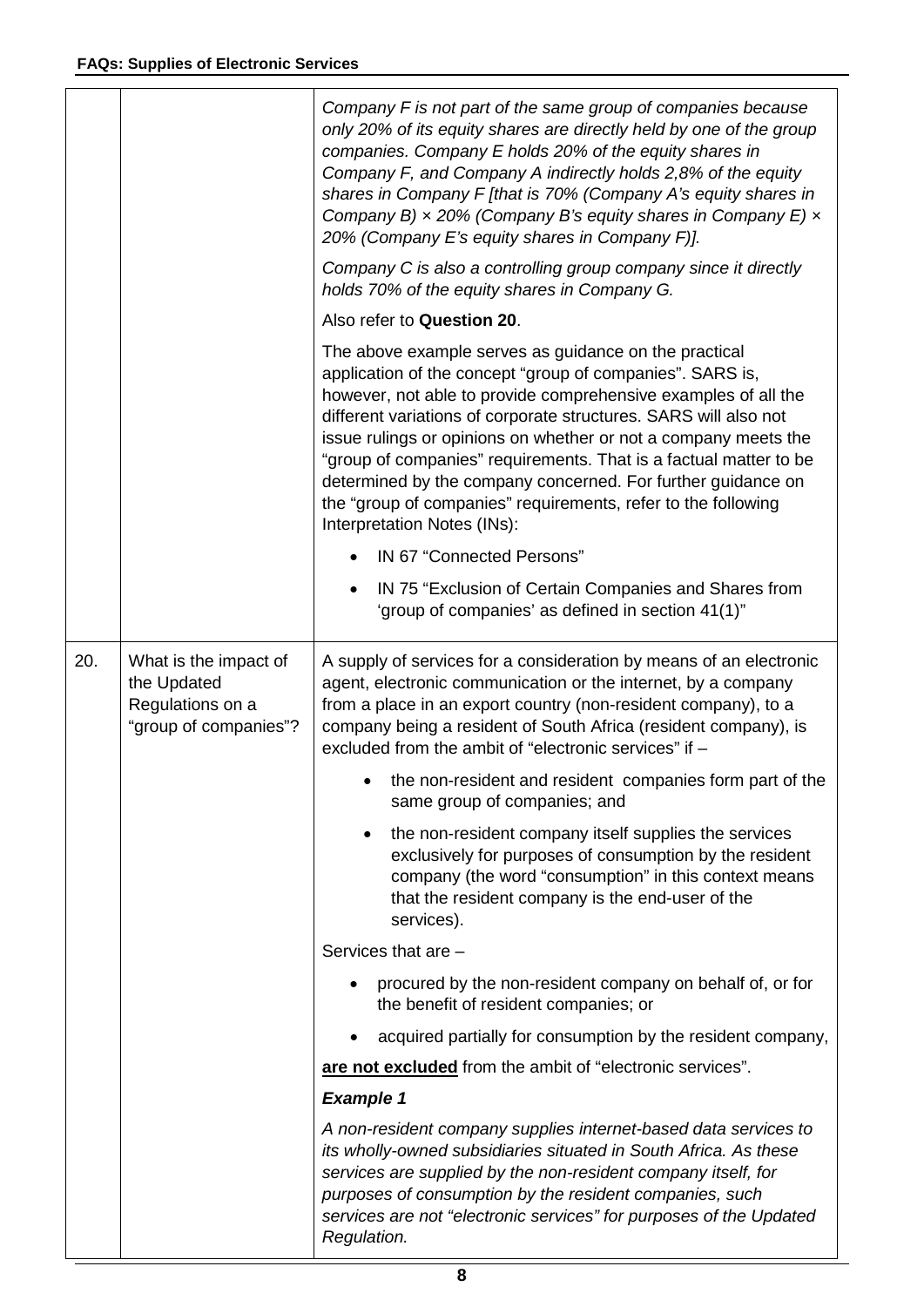#### *Example 2*

*A non-resident company enters into an internet-based data services contract for the entire group of companies, with a third party non-resident supplier. The non-resident company onsupplies the data services to each subsidiary and charges a fee based on the use of the services. These services qualify as "electronic services".*

## *Example 3*

*Assume the same facts as in Example 2. However, the nonresident company enters into a separate contract with its group of companies in terms of which the internet-based data services procured from the third party non-resident supplier, as well as other related electronic services, are packaged together and supplied to the group companies for a single consideration. As the services are not exclusively discovered, devised, developed, created or produced by the non-resident company itself and involves the supply of procured electronic services, the supply falls within the ambit of "electronic services".*

The basis for the distinction in the above examples is that in the first example, the non-resident company is supplying the actual services itself, whereas in the second and third examples, the nonresident company procures the supply of services from a third party, on behalf of the group entities.

## *Example 4*

*Refer to the diagram in Question 19. Company A supplies on-line data services for a consideration, to Companies B and D, for exclusive consumption by these companies. Company A also supplies on-line data services to Company H for a consideration which services Company H on-supplies to Companies C and F. Company C in turn on-supplies these services to Company G for a fee.*

*The supplies by Company A to companies B and D are excluded from the ambit of "electronic services", as these supplies are made within the same group of companies, and Company A itself supplies these services to the resident controlled group companies for their exclusive use.* 

*The supply by Company H to Company F falls within the ambit of "electronic services" as Company F is not part of the same group of companies.*

*The supply by Company H to Company C is also included in the ambit of "electronic services" as these services are not consumed exclusively by Company C; Company C on-supplies these services to Company G.*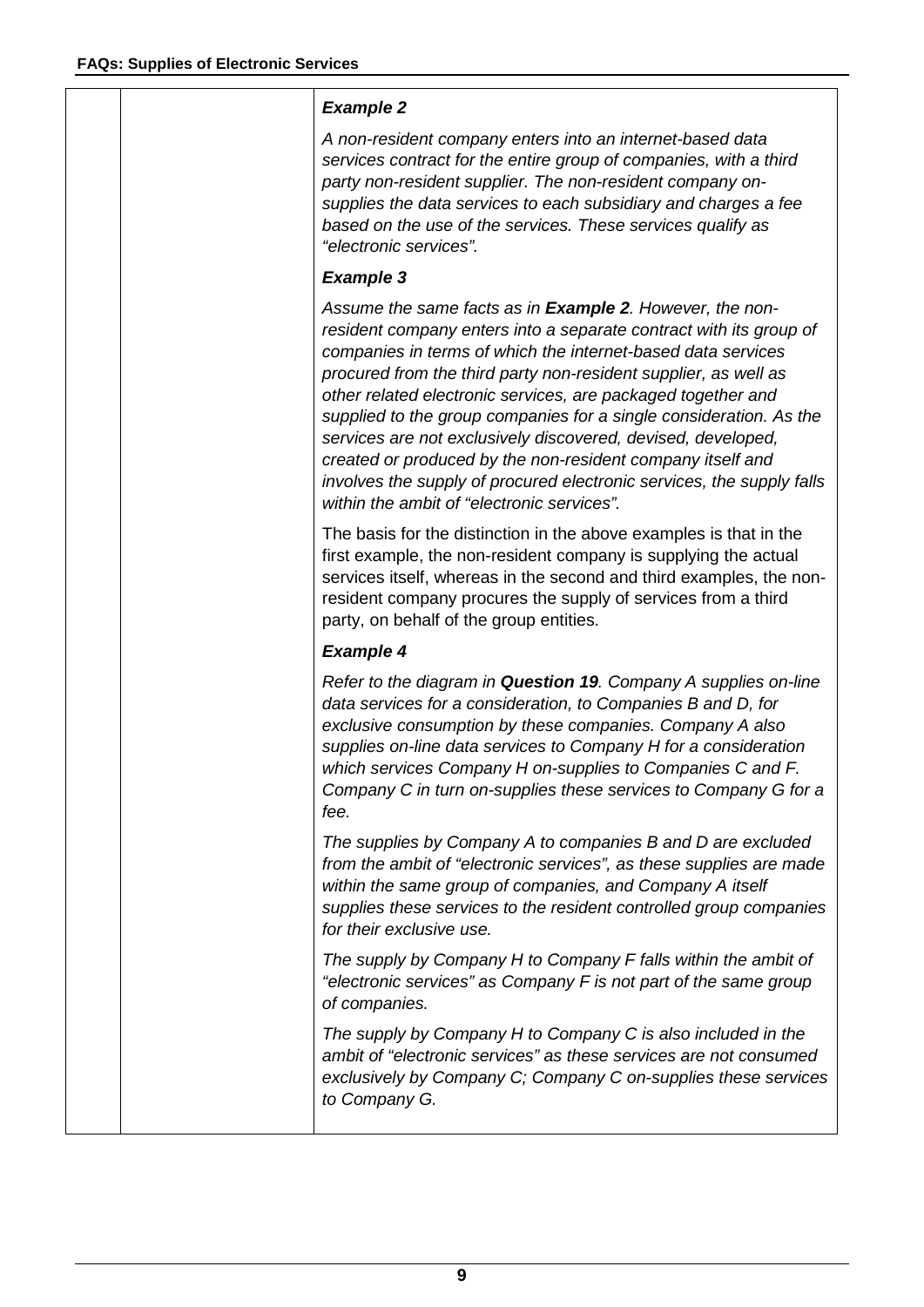| <b>Example 5</b>                                                                                                                                                                                                                                                                                                                                                                                                                                        |
|---------------------------------------------------------------------------------------------------------------------------------------------------------------------------------------------------------------------------------------------------------------------------------------------------------------------------------------------------------------------------------------------------------------------------------------------------------|
| Assume the same facts as in <b>Example 2</b> . However, in this<br>instance, the non-resident company bundles the electronic<br>services with certain services it physically performs in South Africa<br>monthly, for a single consideration.                                                                                                                                                                                                           |
| The non-resident qualifies as an "enterprise" in respect of its<br>supply of electronic services, as well as the services continuously<br>and regularly supplied in South Africa. The non-resident must<br>register for VAT to the extent that the value of its taxable supplies<br>exceeds the registration threshold (refer to Question 27). The<br>non-resident will only register once in respect of all its enterprises<br>(refer to Question 31). |
| <b>Example 6</b>                                                                                                                                                                                                                                                                                                                                                                                                                                        |
| Assume the same facts as in <b>Example 1</b> . However, in this<br>instance, the non-resident company bundles the electronic<br>services with certain accounting services, which are neither<br>electronic services, nor physically performed in the Republic.<br>These bundled services are supplied for a single consideration.                                                                                                                       |
| Under section 10(22), where a taxable supply is not the only<br>matter to which a consideration relates, the consideration must be<br>properly attributed to the respective matters. Part of the<br>consideration relating to the supply of electronic services will<br>therefore be subject to VAT at the standard rate, whilst the balance<br>relating to the accounting services will be out of scope for South<br>African VAT purposes.             |
| To the extent that section $10(22)$ applies and a portion of the<br>consideration relates to services not subject to VAT, the recipient<br>may be liable for VAT on imported services. Refer to<br>Questions 68 to 70                                                                                                                                                                                                                                   |
| Section 10(4) provides for special valuation purposes in the case<br>of connected persons such as a non-resident controlling group<br>company and its resident controlled group companies where -                                                                                                                                                                                                                                                       |
| a supply is made for no consideration, or for a<br>$\bullet$<br>consideration in money less than the open market value of<br>the supply; and                                                                                                                                                                                                                                                                                                            |
| the recipient would not be entitled to a full deduction of the<br>٠<br>input tax, had a consideration equal to the open market<br>value of the supply been paid.                                                                                                                                                                                                                                                                                        |
| In this instance, the consideration for the supply is deemed to be<br>the open market value (the consideration in money which would<br>generally be charged for the supply, being a supply freely offered<br>and made between two persons that are not connected).                                                                                                                                                                                      |
| Should the supplier not be able to apply section $10(22)$ in such a<br>case, the total amount of the consideration will be ascribed to the<br>making of a taxable supply of "electronic services", which is<br>subject to VAT at the standard rate.                                                                                                                                                                                                     |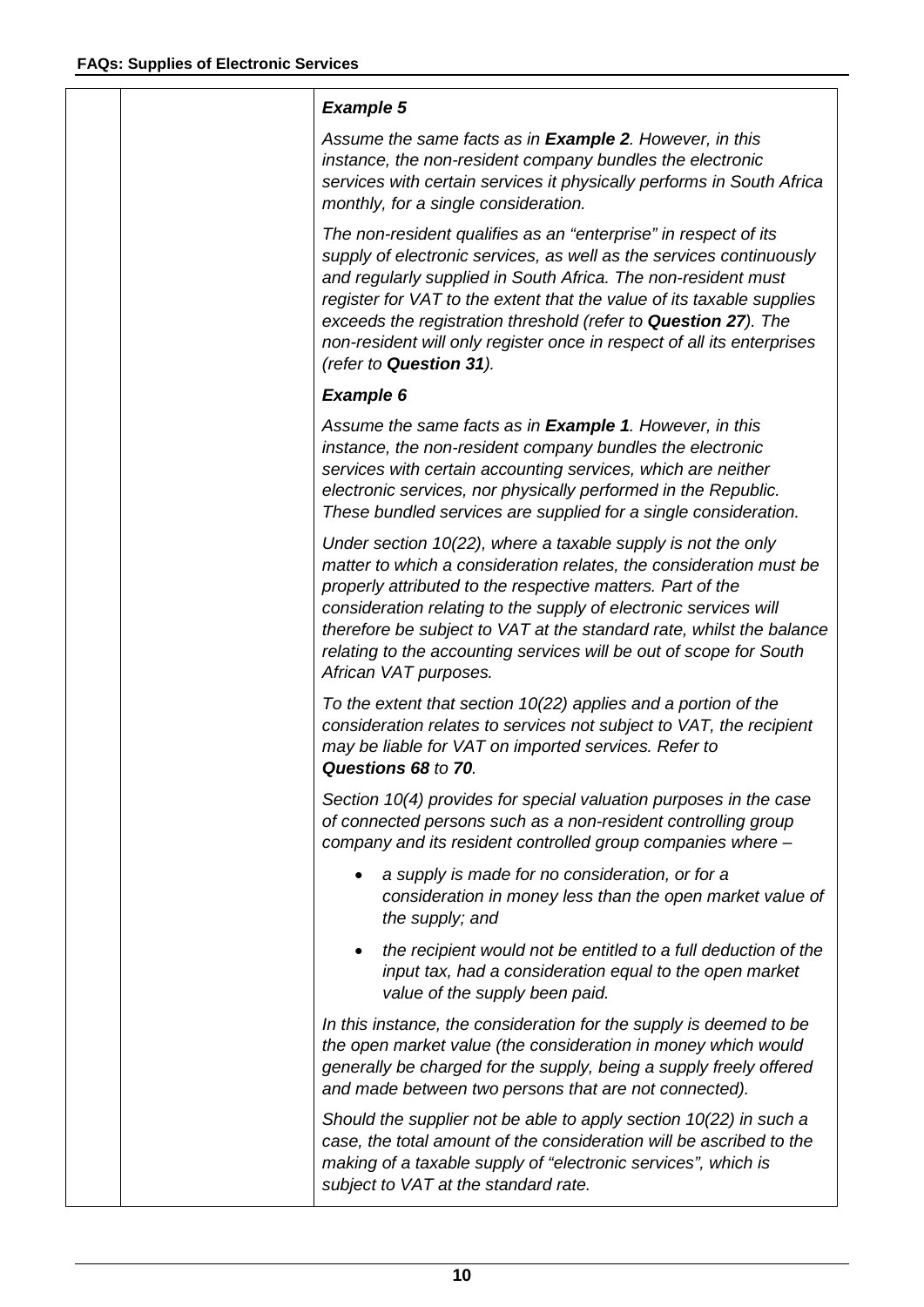|     |                                                      | <b>Example 7</b>                                                                                                                                                                                                                                                                                                                                                                                                                                             |
|-----|------------------------------------------------------|--------------------------------------------------------------------------------------------------------------------------------------------------------------------------------------------------------------------------------------------------------------------------------------------------------------------------------------------------------------------------------------------------------------------------------------------------------------|
|     |                                                      | A resident group company supplies a complete hardware and<br>software solution to its customers. In order to supply these<br>solutions, it obtains various elements (some being supplied by<br>electronic means and some other services) from different non-<br>resident group companies (within the same group of companies).                                                                                                                               |
|     |                                                      | As the resident group company does not acquire the electronic<br>services exclusively for its own consumption (as it on-supplies the<br>services to its customers), each non-resident group company must<br>determine the extent to which it supplies "electronic services" and<br>whether it is liable to register as a vendor. In this regard, each non-<br>resident group company exceeding the registration threshold will<br>be registered as a vendor. |
|     |                                                      | <b>Example 8</b>                                                                                                                                                                                                                                                                                                                                                                                                                                             |
|     |                                                      | A non-resident group company purchases a software application,<br>customises it in accordance with specific needs, and supplies the<br>application to its resident group company.                                                                                                                                                                                                                                                                            |
|     |                                                      | As the services are not exclusively discovered, devised,<br>developed, created or produced by the non-resident company itself<br>and involves the supply of procured electronic services, the supply<br>falls within the ambit of "electronic services".                                                                                                                                                                                                     |
| 21. | What are some<br>examples of electronic<br>services? | Examples of electronic services supplied by means of an<br>electronic agent, electronic communication or the internet include,<br>among others, the following:                                                                                                                                                                                                                                                                                               |
|     |                                                      | Certain educational services such as distance teaching<br>programmes, educational webcasts, courses or education<br>programmes, and webinars (excluding educational services<br>referred to in Questions 13 and 15)                                                                                                                                                                                                                                          |
|     |                                                      | Games and games of chance such as electronic games,<br>interactive games, electronic betting or wagering                                                                                                                                                                                                                                                                                                                                                     |
|     |                                                      | <b>Auction services</b>                                                                                                                                                                                                                                                                                                                                                                                                                                      |
|     |                                                      | On-line advertising or provision of advertising space                                                                                                                                                                                                                                                                                                                                                                                                        |
|     |                                                      | On-line shopping portals                                                                                                                                                                                                                                                                                                                                                                                                                                     |
|     |                                                      | Web-based broadcasting (refer to Question 14)                                                                                                                                                                                                                                                                                                                                                                                                                |
|     |                                                      | Access or download of E-books (refer to Question 41),<br>audio visual content, still images (for example, desktop<br>themes, photographic images, screensavers), music (for<br>example, ringtones, songs, live streaming performance);<br>films (refer to Question 39)                                                                                                                                                                                       |
|     |                                                      | Access to blogs, journals, magazines, newspapers, games,<br>publications, social networking, webcasts, webinars,<br>websites, web applications, web series                                                                                                                                                                                                                                                                                                   |
|     |                                                      | Website hosting, data warehousing, application hosting<br>(refer to Question 38)                                                                                                                                                                                                                                                                                                                                                                             |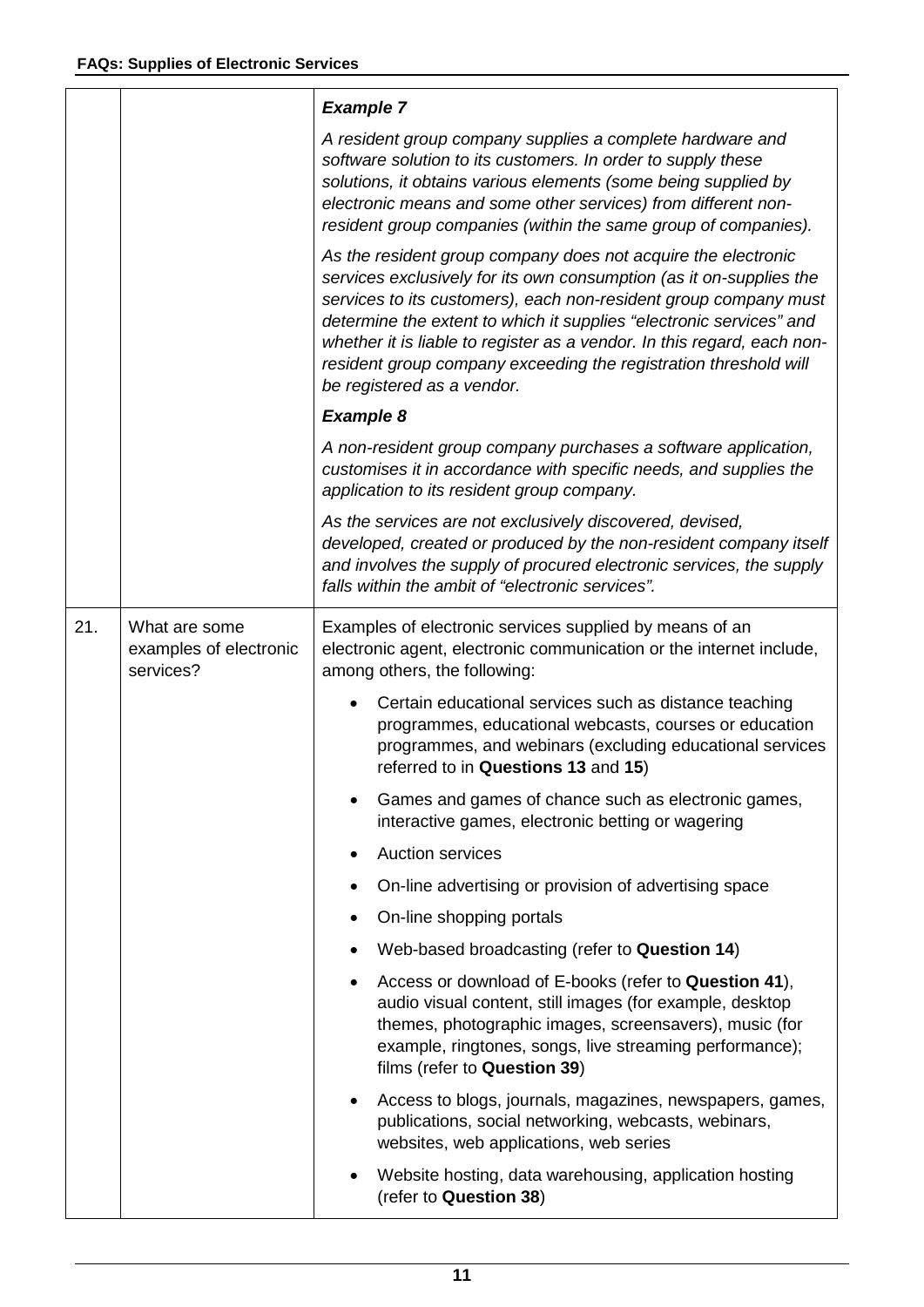|     |                                                                                                                             | Download or access of software                                                                                                                                                                                                                      |
|-----|-----------------------------------------------------------------------------------------------------------------------------|-----------------------------------------------------------------------------------------------------------------------------------------------------------------------------------------------------------------------------------------------------|
|     |                                                                                                                             | Software applications ("apps") downloaded by users on<br>mobile devices                                                                                                                                                                             |
|     |                                                                                                                             | Software applications allowing users to provide sharing<br>services such as ridesharing and accommodation                                                                                                                                           |
|     |                                                                                                                             | Supplies of electronic services where the non-resident<br>company supplies procured services to the resident<br>company, and the non-resident and resident company<br>forms part of the same "group of companies" (refer to<br>Questions 19 and 20) |
|     |                                                                                                                             | On-line booking services (refer to Question 42)                                                                                                                                                                                                     |
|     |                                                                                                                             | On-line automated maintenance of programmes                                                                                                                                                                                                         |
|     |                                                                                                                             | Cloud computing                                                                                                                                                                                                                                     |
|     |                                                                                                                             | The scope of electronic services now includes any services<br>supplied electronically as explained in Question 7. The above list<br>of services is not exhaustive and these FAQs may be updated to<br>provide further examples.                     |
| 22. | What are some<br>examples of supplies<br>that are not electronic<br>services?                                               | Certain educational services (refer to Question 13)                                                                                                                                                                                                 |
|     |                                                                                                                             | Certain financial services for which a fee is charged (refer<br>to Questions 17 and 40)                                                                                                                                                             |
|     |                                                                                                                             | Telecommunications services (refer to Question 14 and<br>36)                                                                                                                                                                                        |
|     |                                                                                                                             | Certain supplies made in a group of companies (refer to<br>Questions 19 and 20)                                                                                                                                                                     |
|     |                                                                                                                             | The online supply of tangible goods such as books or<br>clothing (refer to Questions 35 and 41)                                                                                                                                                     |
|     |                                                                                                                             | Telephonic helpdesk services (not being automated<br>responses by an "electronic agent" – refer to Question 6)                                                                                                                                      |
|     |                                                                                                                             | Certain supplies of services that are not electronic services<br>by their nature, but where the output and conveyance of<br>the services is merely communicated by electronic means<br>(refer to Questions 7 and 43), for example -                 |
|     |                                                                                                                             | $\triangleright$ a legal opinion prepared in an export country (refer<br>to Question 24), sent by e-mail; and                                                                                                                                       |
|     |                                                                                                                             | an architect's plan drawn up in an export country,<br>➤<br>and sent to the client by e-mail.                                                                                                                                                        |
| 23. | When is a non-resident<br>supplier of electronic<br>services conducting an<br>enterprise for South<br>African VAT purposes? | A non-resident supplier of electronic services is conducting an<br>enterprise if the electronic services are supplied from a place in an<br>export country (refer to Question 24), and any two of the following<br>three circumstances are present: |
|     |                                                                                                                             | 1. The recipient of the services is a resident of South Africa<br>(refer to Question 25);                                                                                                                                                           |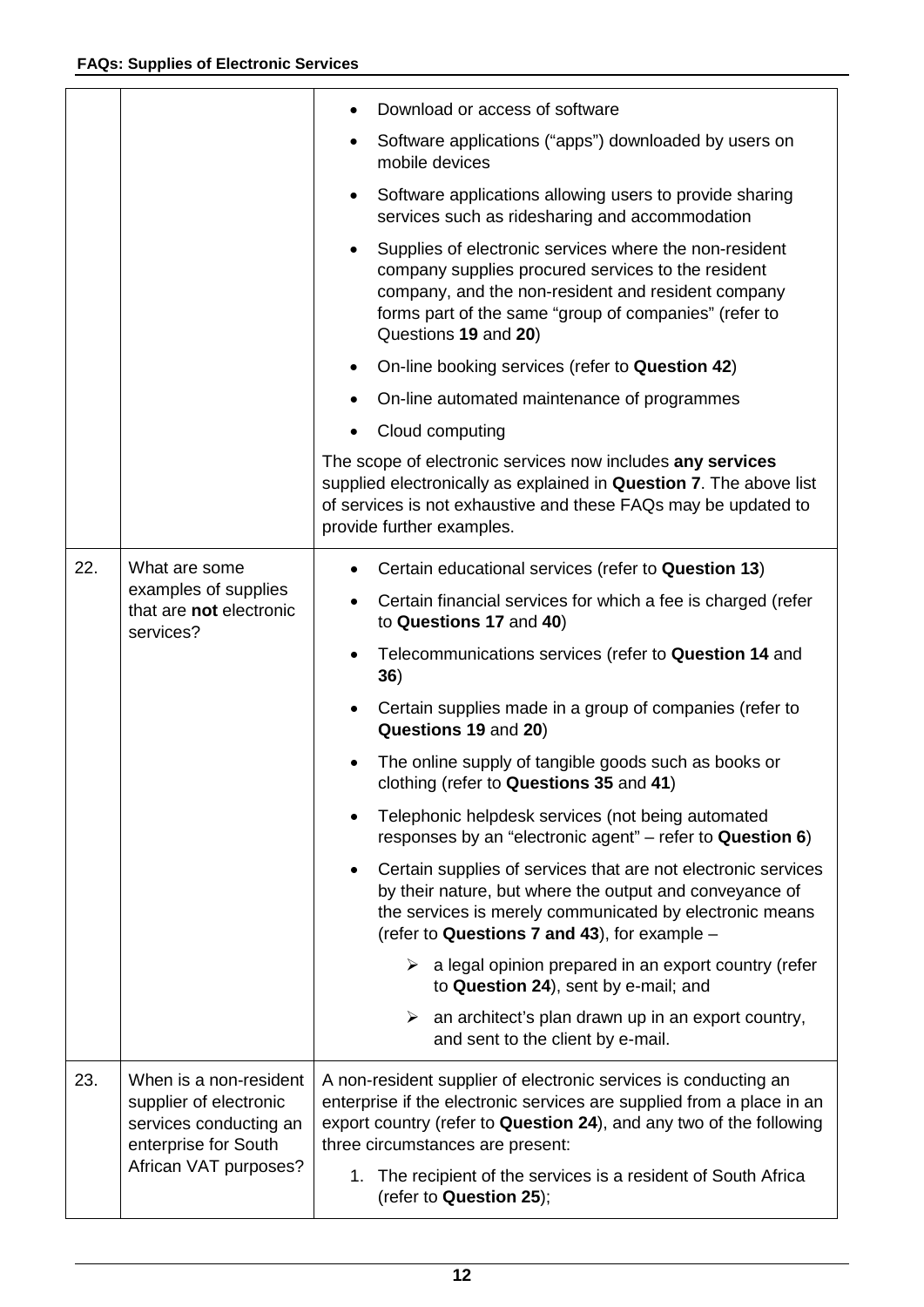|     |                                                                             | 2. The payment for the services originates from a bank<br>registered under the Banks Act 94 of 1990 (the Banks Act);<br>or                                                                                                                                                                                                                                                                                    |
|-----|-----------------------------------------------------------------------------|---------------------------------------------------------------------------------------------------------------------------------------------------------------------------------------------------------------------------------------------------------------------------------------------------------------------------------------------------------------------------------------------------------------|
|     |                                                                             | 3. The recipient of the services has a business, residential or<br>postal address in South Africa.                                                                                                                                                                                                                                                                                                            |
|     |                                                                             | In these FAQs reference is made to a supplier meeting the above<br>requirements as a "foreign electronic services supplier".                                                                                                                                                                                                                                                                                  |
|     |                                                                             | A foreign electronic services supplier that exceeds the VAT<br>registration threshold (refer to Question 27) and meets the above<br>2 out of 3 requirements (hereinafter referred to as the "2 out of 3<br>test") will be required to register as a vendor (refer to Question 1)<br>and account for VAT only in respect of its electronic services<br>supplied to South African customers.                    |
| 24. | What is an export<br>country?                                               | A country other than the Republic of South Africa (South Africa).                                                                                                                                                                                                                                                                                                                                             |
| 25. | What is a resident for<br>South African VAT<br>purposes?                    | A "resident" as defined in the Income Tax Act, or any other person<br>or company, to the extent that such person or company carries on<br>an enterprise or activity in South Africa and has a fixed or<br>permanent place in South Africa relating to such enterprise or<br>activity.                                                                                                                         |
|     |                                                                             | For more information refer to the following INs:                                                                                                                                                                                                                                                                                                                                                              |
|     |                                                                             | IN 3 "Resident: Definition in relation to a Natural Person -<br><b>Ordinarily Resident"</b>                                                                                                                                                                                                                                                                                                                   |
|     |                                                                             | IN 4 "Resident: Definition in relation to a Natural Person -<br><b>Physical Presence Test</b>                                                                                                                                                                                                                                                                                                                 |
|     |                                                                             | IN 6 (Issue 2) "Resident – Place of Effective Management<br>(Companies)"                                                                                                                                                                                                                                                                                                                                      |
| 26. | Who must register as a<br>vendor and collect VAT<br>on electronic services? | Generally, vendors (refer to Question 1) are required to levy and<br>collect VAT. In the case of electronic services, this will be the<br>foreign electronic services supplier or in certain instances, the<br>intermediary (which may be a resident or a non-resident) (refer to<br>Questions 28 to 30).                                                                                                     |
|     |                                                                             | Just like any other vendor, foreign electronic services suppliers<br>and intermediaries have to perform certain duties and take on<br>certain responsibilities, such as ensuring that VAT is charged and<br>collected on taxable transactions, returns are submitted, payments<br>are made on time and tax invoices (and other specifically<br>prescribed documents) are issued. Refer to Questions 44 to 57. |
|     |                                                                             | Electronic services supplied to persons in South Africa may<br>therefore be subject to VAT, either because -                                                                                                                                                                                                                                                                                                  |
|     |                                                                             | the foreign electronic services supplier is required to<br>register as a vendor in its own name, if the supplies made<br>to persons in South Africa exceed the R1 million<br>registration threshold; or;                                                                                                                                                                                                      |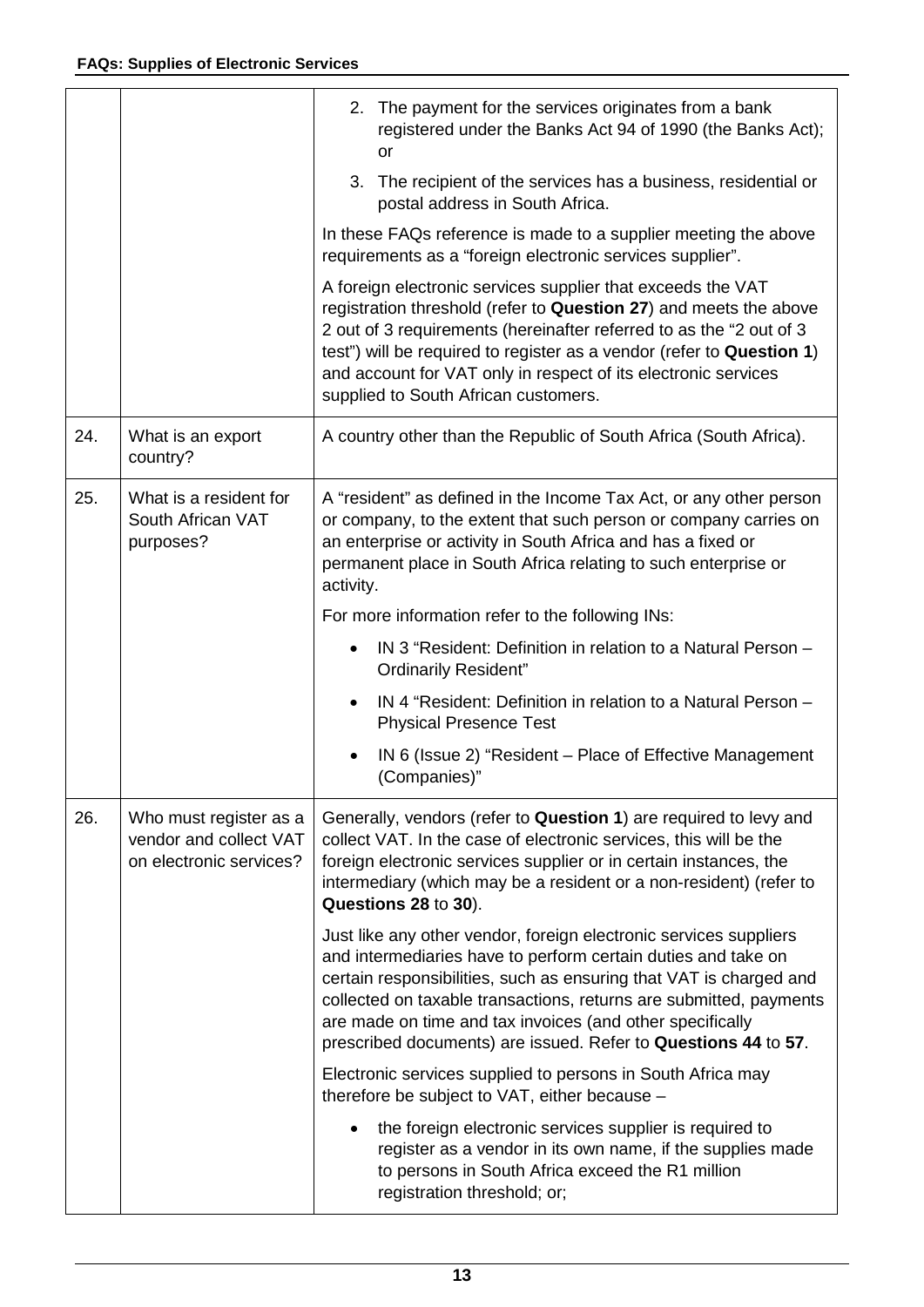|     |                                                                                                    | the foreign electronic services supplier voluntarily<br>registered for VAT; or                                                                                                                                                                                                                                                                                                                                                                                                                                                                                                         |
|-----|----------------------------------------------------------------------------------------------------|----------------------------------------------------------------------------------------------------------------------------------------------------------------------------------------------------------------------------------------------------------------------------------------------------------------------------------------------------------------------------------------------------------------------------------------------------------------------------------------------------------------------------------------------------------------------------------------|
|     |                                                                                                    | the intermediary, being a vendor, will be required to<br>$\bullet$<br>account for VAT on supplies made by the foreign electronic<br>services supplier (refer to Questions 29, 30 and 34)<br>because that electronic services supplier is not registered<br>for VAT.                                                                                                                                                                                                                                                                                                                    |
|     |                                                                                                    | The reason that a foreign electronic services supplier is not<br>registered for VAT may be due to the foreign electronic services<br>supplier $-$                                                                                                                                                                                                                                                                                                                                                                                                                                      |
|     |                                                                                                    | not having applied to register for VAT (notwithstanding that<br>the registration threshold has been exceeded and it is<br>mandated to register as a vendor); or                                                                                                                                                                                                                                                                                                                                                                                                                        |
|     |                                                                                                    | has not exceeded the registration threshold, in which case<br>$\bullet$<br>it is not required to register as a vendor.                                                                                                                                                                                                                                                                                                                                                                                                                                                                 |
|     |                                                                                                    | The foreign electronic services supplier (principal) that exceeded<br>the registration threshold, but failed to register as a vendor, may<br>be guilty of an offence, and remains liable to register and account<br>for VAT on electronic services in the supplier's VAT return. This<br>remains the case even if the VAT on those supplies has been<br>accounted for on a return by an intermediary (agent).                                                                                                                                                                          |
|     |                                                                                                    | Should the value of supplies made on behalf of non-VAT<br>registered principals by an intermediary result in the intermediary<br>exceeding the VAT registration threshold, that intermediary is<br>liable to register and account for such VAT on its own VAT return.<br>Failure by the intermediary to register as a vendor is an offence.                                                                                                                                                                                                                                            |
|     |                                                                                                    | The intermediary is liable to account for VAT on supplies of<br>electronic services made by the non-VAT registered principal (refer<br>to Questions 29 and 30), until such time as the principal confirms<br>that it is registered for VAT and the principal will commence<br>accounting for such supplies on their own VAT return.                                                                                                                                                                                                                                                    |
|     |                                                                                                    | Also refer to Questions 46 to 47 relating to VAT registration, and<br>Question 34 relating to the issuing of tax invoices by an<br>intermediary.                                                                                                                                                                                                                                                                                                                                                                                                                                       |
| 27. | When must a foreign<br>electronic services<br>supplier or<br>intermediary register<br>as a vendor? | From 1 April 2019, the foreign electronic services supplier or<br>intermediary must register as a vendor at the end of any month<br>where the total value of taxable supplies made by that supplier<br>exceeds R1 million in any consecutive 12-month period. The 12-<br>month period is calculated from 1 April 2019 in respect of supplies<br>of electronic services which became taxable from 1 April 2019<br>under the Updated Regulations. Newly affected foreign electronic<br>services suppliers will therefore not become liable to register as a<br>vendor before 1 May 2019. |
|     |                                                                                                    | The exclusions contemplated in section 23(1) (for example, the<br>registration threshold is exceeded because of abnormal<br>circumstances of a temporary nature) do not apply to foreign<br>electronic services providers and intermediaries.                                                                                                                                                                                                                                                                                                                                          |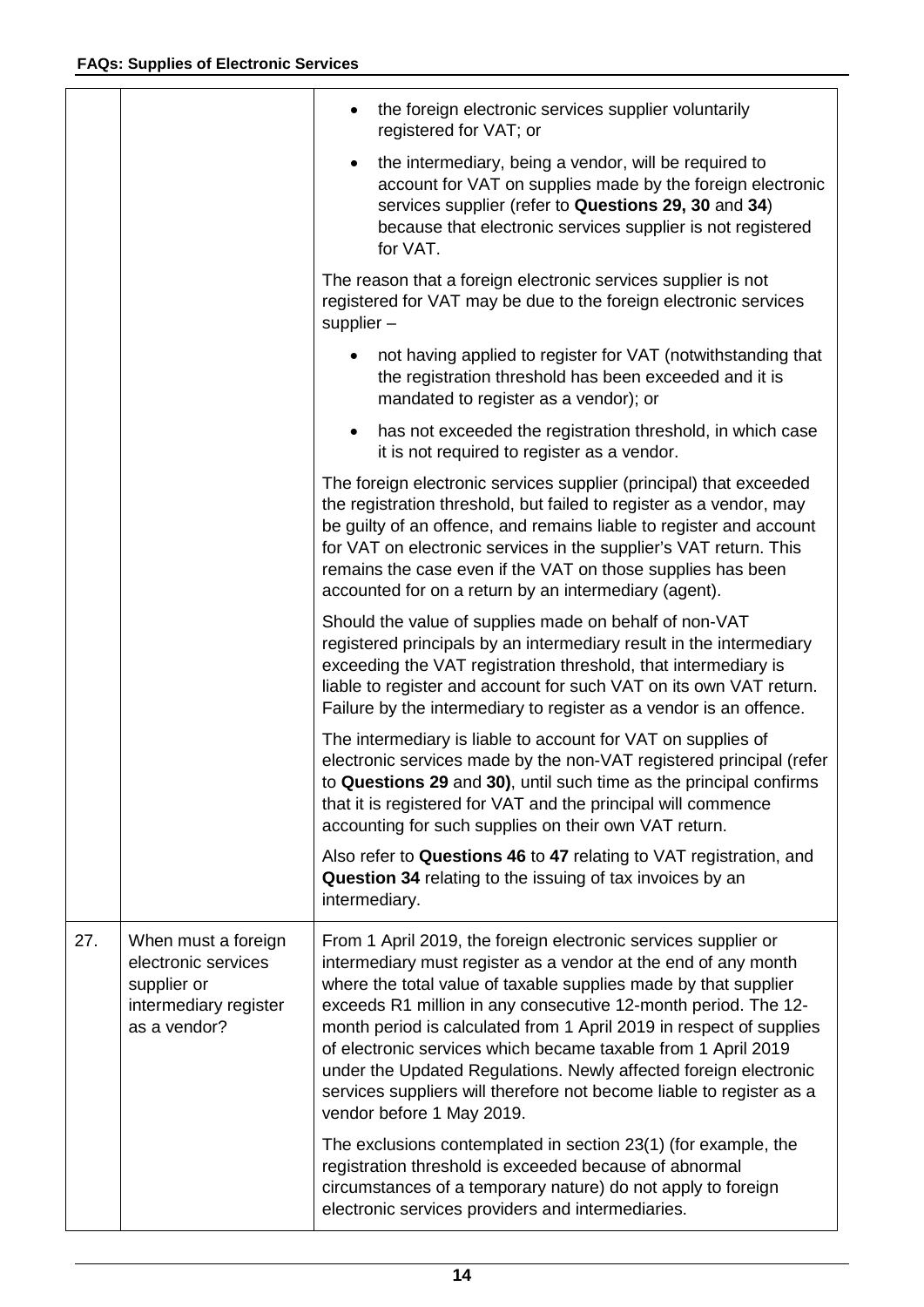|     |                                                                    | Foreign electronic service suppliers that were liable to account for<br>VAT on electronic services under the Original Regulations, will<br>continue to be liable from the date that the registration threshold<br>was exceeded, that is, between 1 June 2014 and 1 April 2019.<br>(The rule before 1 April 2019 was that such foreign electronic<br>services suppliers were liable to register at the end of any month<br>where the value of taxable supplies exceeded R50 000).<br>Foreign electronic services suppliers need to add the value of<br>electronic services supplied under the Original Regulations as well<br>as the Updated Regulations in order to determine the liability date<br>for VAT registration.<br>You can also register voluntarily if you have made taxable supplies<br>exceeding R50 000 in a preceding period of 12 months. |
|-----|--------------------------------------------------------------------|-----------------------------------------------------------------------------------------------------------------------------------------------------------------------------------------------------------------------------------------------------------------------------------------------------------------------------------------------------------------------------------------------------------------------------------------------------------------------------------------------------------------------------------------------------------------------------------------------------------------------------------------------------------------------------------------------------------------------------------------------------------------------------------------------------------------------------------------------------------|
| 28. | What is an<br>"intermediary" in the<br>context of electronic       | An intermediary is a person that facilitates the supply of electronic<br>services by a foreign electronic services supplier in circumstances<br>where that person is responsible for -                                                                                                                                                                                                                                                                                                                                                                                                                                                                                                                                                                                                                                                                    |
|     | services?                                                          | the issuing of invoices; and                                                                                                                                                                                                                                                                                                                                                                                                                                                                                                                                                                                                                                                                                                                                                                                                                              |
|     |                                                                    | collecting payment                                                                                                                                                                                                                                                                                                                                                                                                                                                                                                                                                                                                                                                                                                                                                                                                                                        |
|     |                                                                    | in respect of the supply of electronic services.                                                                                                                                                                                                                                                                                                                                                                                                                                                                                                                                                                                                                                                                                                                                                                                                          |
|     |                                                                    | An intermediary is also known globally as a "platform" or<br>"electronic marketplace" that enables, by electronic means,<br>transactions between buyers and sellers.                                                                                                                                                                                                                                                                                                                                                                                                                                                                                                                                                                                                                                                                                      |
|     |                                                                    | The phrase "facilitating the supply" may include a range of services<br>in addition to being responsible for the issuing of invoices and the<br>collection of payment as mentioned above. For example, it could<br>include advertising or listing the electronic services for sale on the<br>platform or electronic marketplace with or without making it known<br>that the sale of the electronic services are being sold on behalf of<br>the principal. However, a person cannot qualify as an intermediary<br>if that person is not responsible for the $-$                                                                                                                                                                                                                                                                                            |
|     |                                                                    | issuing of invoices; and                                                                                                                                                                                                                                                                                                                                                                                                                                                                                                                                                                                                                                                                                                                                                                                                                                  |
|     |                                                                    | collection of payment.<br>٠                                                                                                                                                                                                                                                                                                                                                                                                                                                                                                                                                                                                                                                                                                                                                                                                                               |
|     |                                                                    | An intermediary (whether resident or non-resident) is conducting<br>an enterprise to the extent of its own activities in the Republic and<br>its activities in facilitating the supply of electronic services as set<br>out above.                                                                                                                                                                                                                                                                                                                                                                                                                                                                                                                                                                                                                        |
| 29. | When is an<br>intermediary required<br>to register as a<br>vendor? | The intermediary must register as a vendor at the end of any<br>month where the total value of taxable supplies made and deemed<br>to be made by that intermediary exceeded R1 million in any<br>consecutive 12-month period.                                                                                                                                                                                                                                                                                                                                                                                                                                                                                                                                                                                                                             |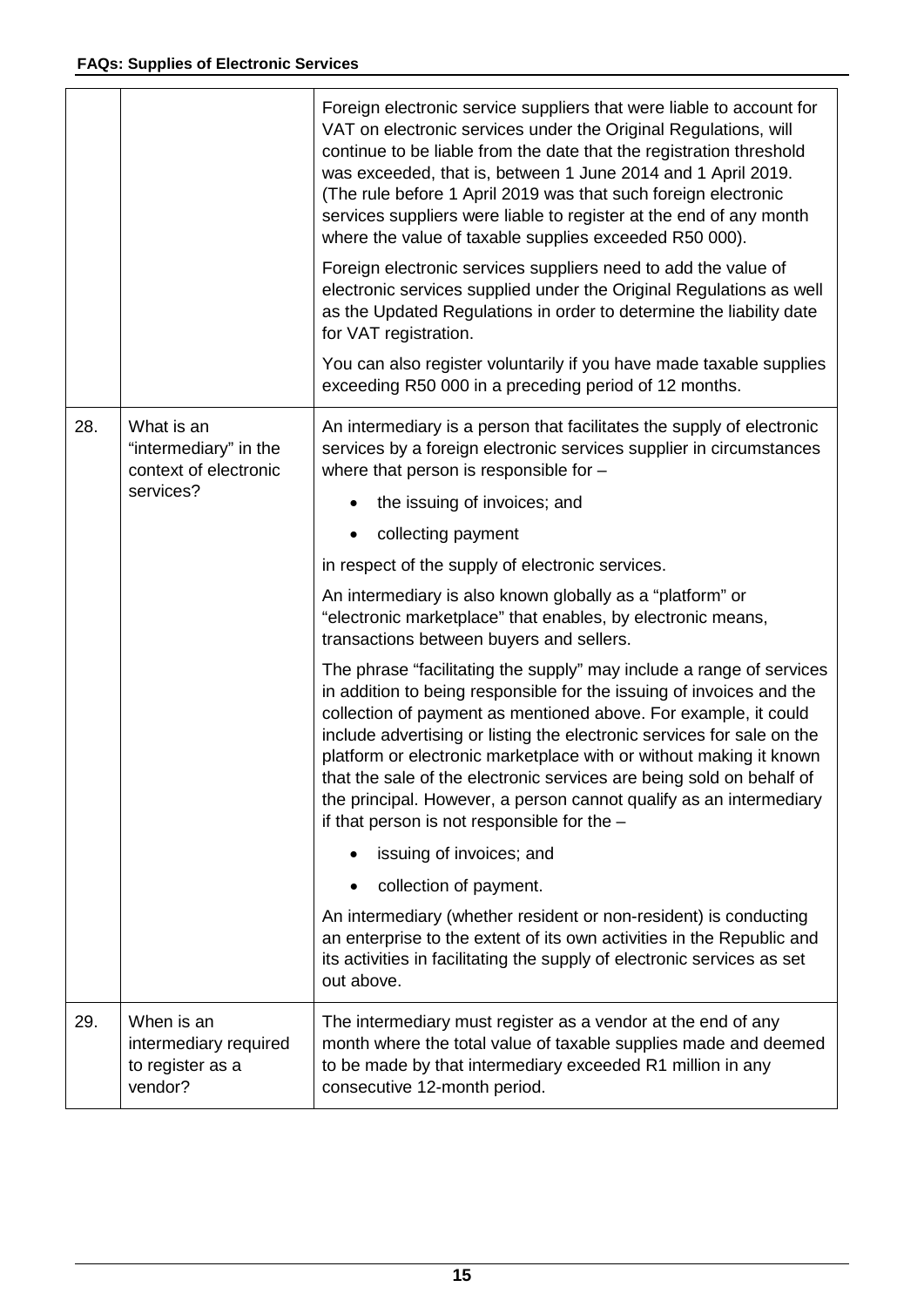|     |                                                              | If you are an intermediary, you must determine the sum of the<br>value of all your own South African taxable supplies and the value<br>of all electronic services made by non-VAT-registered foreign<br>electronic service suppliers on your platform. If the sum of these<br>amounts exceeds R1 million in any consecutive period of<br>12 months, then you are required to register for VAT as an<br>intermediary.<br>Also refer to Questions 26 and 30. |                             |
|-----|--------------------------------------------------------------|------------------------------------------------------------------------------------------------------------------------------------------------------------------------------------------------------------------------------------------------------------------------------------------------------------------------------------------------------------------------------------------------------------------------------------------------------------|-----------------------------|
|     |                                                              | <b>Example</b>                                                                                                                                                                                                                                                                                                                                                                                                                                             |                             |
|     |                                                              | The value of taxable supplies made by you, as well as on behalf of<br>non-VAT-registered foreign electronic services suppliers in a<br>period of 12 months from 1 April 2019 to 30 June 2019 is as<br>follows:                                                                                                                                                                                                                                             |                             |
|     |                                                              | Non-VAT-registered foreign<br>electronic services<br>suppliers                                                                                                                                                                                                                                                                                                                                                                                             | <b>Value of</b><br>supplies |
|     |                                                              |                                                                                                                                                                                                                                                                                                                                                                                                                                                            | R                           |
|     |                                                              | <b>ABC</b>                                                                                                                                                                                                                                                                                                                                                                                                                                                 | 234 000                     |
|     |                                                              | <b>DEF</b>                                                                                                                                                                                                                                                                                                                                                                                                                                                 | 721 000                     |
|     |                                                              | <b>GHI</b>                                                                                                                                                                                                                                                                                                                                                                                                                                                 | 25 000                      |
|     |                                                              | Total supplies on behalf of<br>non-VAT-registered foreign<br>electronic service suppliers                                                                                                                                                                                                                                                                                                                                                                  | 980 000                     |
|     |                                                              | Own supplies                                                                                                                                                                                                                                                                                                                                                                                                                                               | 25 000                      |
|     |                                                              | <b>Total supplies</b>                                                                                                                                                                                                                                                                                                                                                                                                                                      | 1 005 000                   |
|     |                                                              | As the value of the taxable supplies made by you and the foreign<br>electronic services suppliers using your platform exceeds<br>R1 million in a consecutive period of 12 months, you will be<br>required to register as a vendor with effect from 1 July 2019.                                                                                                                                                                                            |                             |
| 30. | When is a supply<br>deemed to be made by<br>an intermediary? | A supply of electronic services is deemed [under section 54(2B)] to<br>be made by the intermediary and not the principal, if the electronic<br>services are supplied through an intermediary platform or online<br>marketplace on behalf of the principal and -                                                                                                                                                                                            |                             |
|     |                                                              | the intermediary is a vendor;                                                                                                                                                                                                                                                                                                                                                                                                                              |                             |
|     |                                                              | the principal is not a resident and not a registered vendor;<br>and                                                                                                                                                                                                                                                                                                                                                                                        |                             |
|     |                                                              | the electronic services are supplied or to be supplied to a<br>person in South Africa (that is the supplies made in the<br>course of an enterprise for South African VAT purposes as<br>discussed in Question 23).                                                                                                                                                                                                                                         |                             |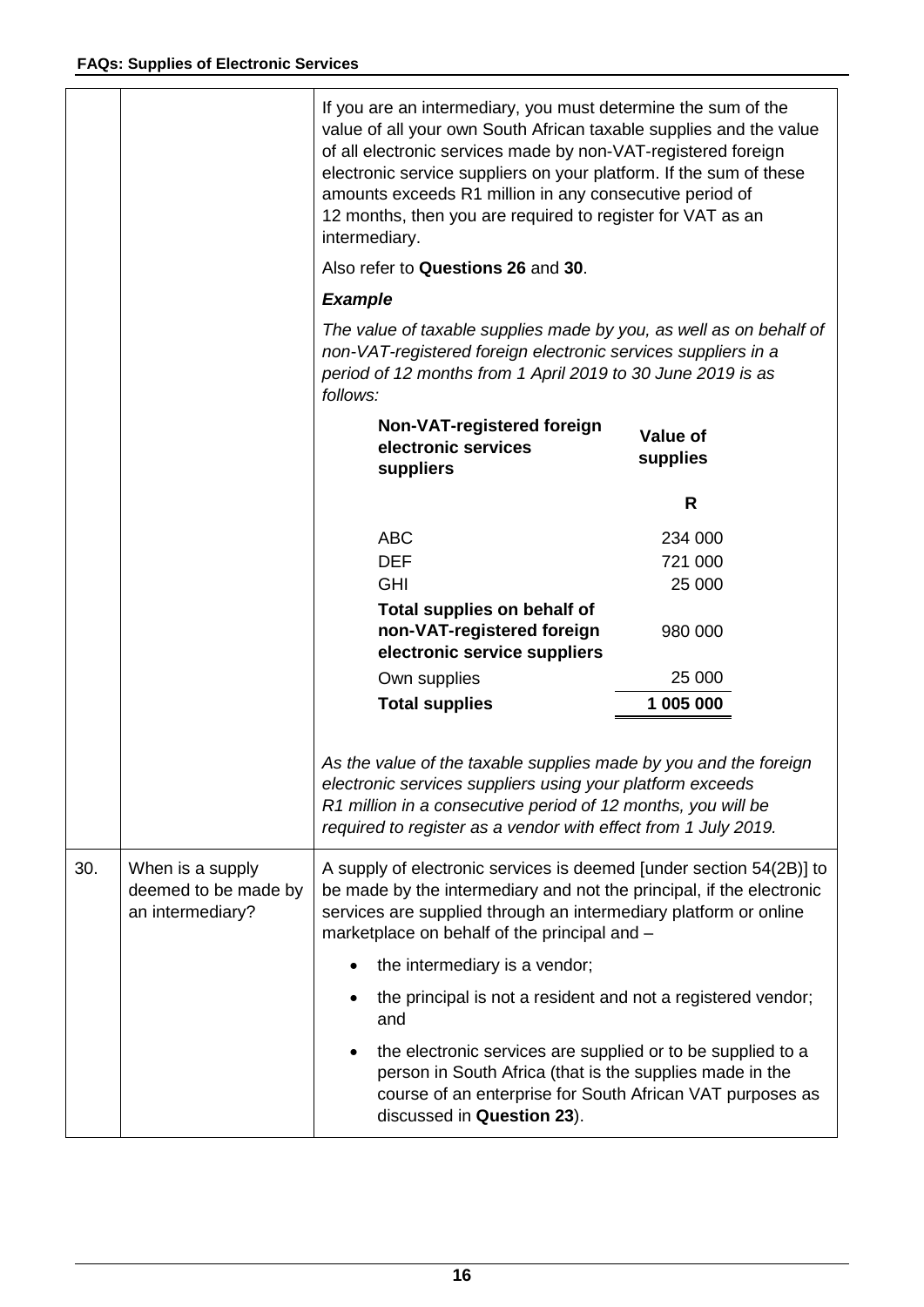|  | An intermediary that qualifies to register and account for VAT in<br>respect of supplies made on behalf of the foreign electronic<br>services supplier, will be required to periodically check that all of<br>the conditions referred to above still apply. Should one of the<br>conditions no longer apply, the intermediary can no longer account<br>for supplies made on behalf of the foreign electronic services<br>supplier, and such foreign electronic services supplier itself may be<br>required to register and account for VAT on such supplies (refer to<br>Question 26).                    |
|--|-----------------------------------------------------------------------------------------------------------------------------------------------------------------------------------------------------------------------------------------------------------------------------------------------------------------------------------------------------------------------------------------------------------------------------------------------------------------------------------------------------------------------------------------------------------------------------------------------------------|
|  | <b>Example 1</b>                                                                                                                                                                                                                                                                                                                                                                                                                                                                                                                                                                                          |
|  | I am a registered vendor conducting my business in South Africa,<br>which entails the supply of various digitised products for download<br>on my website, for example, electronic books. South-African users<br>can also download various ringtones and screensavers from my<br>website. However, the ringtones and screensavers are supplied by<br>foreign electronic services suppliers, that use my website as a<br>platform or online marketplace to advertise and sell their digitised<br>content. These foreign electronic services suppliers are not<br>registered for VAT, and are non-residents. |
|  | Users pay a separate fee per download, and I issue invoices and<br>collect the payments for all supplies (that is, my own supplies, as<br>well as those of the foreign electronic services suppliers). After<br>collecting the full price from the customer in respect of the foreign<br>electronic services suppliers' products, I deduct a 10% commission<br>based on the value of the products and remit the balance due to<br>the suppliers.                                                                                                                                                          |
|  | In this example, you will be an "intermediary" as defined in the<br>Regulations. You will therefore be required to account for VAT on<br>the supplies of electronic services made by the foreign electronic<br>services suppliers in your VAT return, in addition to your own<br>supplies.                                                                                                                                                                                                                                                                                                                |
|  | The reason for this is that all the following conditions are met:                                                                                                                                                                                                                                                                                                                                                                                                                                                                                                                                         |
|  | The ringtones and screensavers constitute "electronic"<br>٠<br>services";                                                                                                                                                                                                                                                                                                                                                                                                                                                                                                                                 |
|  | The suppliers are non-residents carrying on a business in<br>an export country and they are not registered as vendors<br>(refer to Question 1);                                                                                                                                                                                                                                                                                                                                                                                                                                                           |
|  | You are a registered vendor (refer to Question 1) and the<br>electronic services are facilitated by you as they are made<br>available for sale (download) on your website, which is an<br>online marketplace or platform; and                                                                                                                                                                                                                                                                                                                                                                             |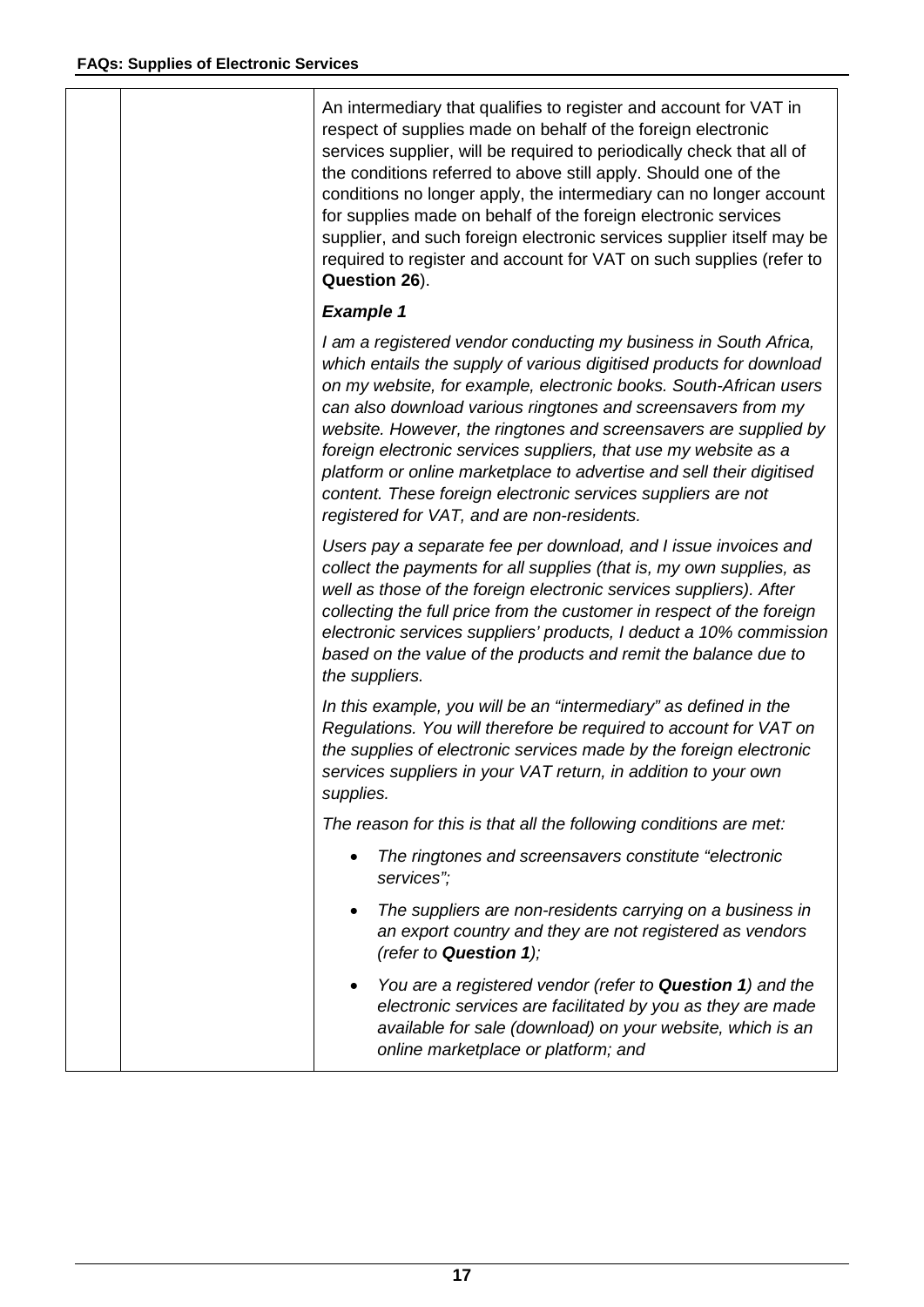|  | You are responsible for the issuing of invoices and<br>collecting of payment in respect of the electronic services<br>supplied on behalf of the foreign electronic services<br>suppliers. This will still be applicable even if you outsource<br>the payment function to another service provider. The<br>policy rationale for this is that you will still be "responsible"<br>for collecting the payment. Through your platform, you will<br>not authorise the release of the product to the consumer if<br>payment has not been made.                                                                                                                                                                        |
|--|----------------------------------------------------------------------------------------------------------------------------------------------------------------------------------------------------------------------------------------------------------------------------------------------------------------------------------------------------------------------------------------------------------------------------------------------------------------------------------------------------------------------------------------------------------------------------------------------------------------------------------------------------------------------------------------------------------------|
|  | <b>Example 2</b>                                                                                                                                                                                                                                                                                                                                                                                                                                                                                                                                                                                                                                                                                               |
|  | I am a non-resident, conducting my business outside of South<br>Africa, which entails allowing various businesses in export<br>countries to use my platform to sell their digitised content. These<br>foreign electronic services suppliers are not registered for VAT,<br>and are also non-residents. I am not a registered vendor for South<br>African VAT purposes.                                                                                                                                                                                                                                                                                                                                         |
|  | The combined value of supplies made by these foreign electronic<br>services suppliers to customers in South Africa exceeds<br>R1 million.                                                                                                                                                                                                                                                                                                                                                                                                                                                                                                                                                                      |
|  | In this example, you will also be an "intermediary" as defined in the<br>Updated Regulations. You will therefore be required to register and<br>account for VAT on the supplies of electronic services made by the<br>foreign electronic services suppliers to customers in South Africa<br>in your VAT return. Also refer to Questions 26, 28 and 29.                                                                                                                                                                                                                                                                                                                                                         |
|  | <b>Example 3</b>                                                                                                                                                                                                                                                                                                                                                                                                                                                                                                                                                                                                                                                                                               |
|  | Assume the same facts as in <b>Example 1</b> , except that some of the<br>foreign electronic services suppliers are registered as vendors in<br>South Africa.                                                                                                                                                                                                                                                                                                                                                                                                                                                                                                                                                  |
|  | In this case, you will still be regarded as an "intermediary" as<br>defined in the Updated Regulations, but you will only be liable to<br>account for VAT on the supplies of the foreign electronic services<br>suppliers that are not registered as vendors in South Africa. (Refer<br>to Question 1.) In such a case, you will account for the supplies of<br>those foreign electronic service suppliers in your VAT return, in<br>addition to your own supplies.                                                                                                                                                                                                                                            |
|  | You will not be liable to account for the VAT payable in the case of<br>VAT-registered foreign electronic services suppliers that use your<br>platform to make their supplies to South African customers (refer<br>to Question 23). As agent, you will still be required to show the<br>VAT charged on tax invoices issued on behalf of both the<br>registered and non-VAT-registered foreign electronic services<br>suppliers (refer to section 54(1) and Question 34). However, the<br>foreign electronic services suppliers in this case will be liable to<br>account for the VAT on electronic services supplied to South<br>African customers in their own VAT returns (refer to Questions 23<br>and 26). |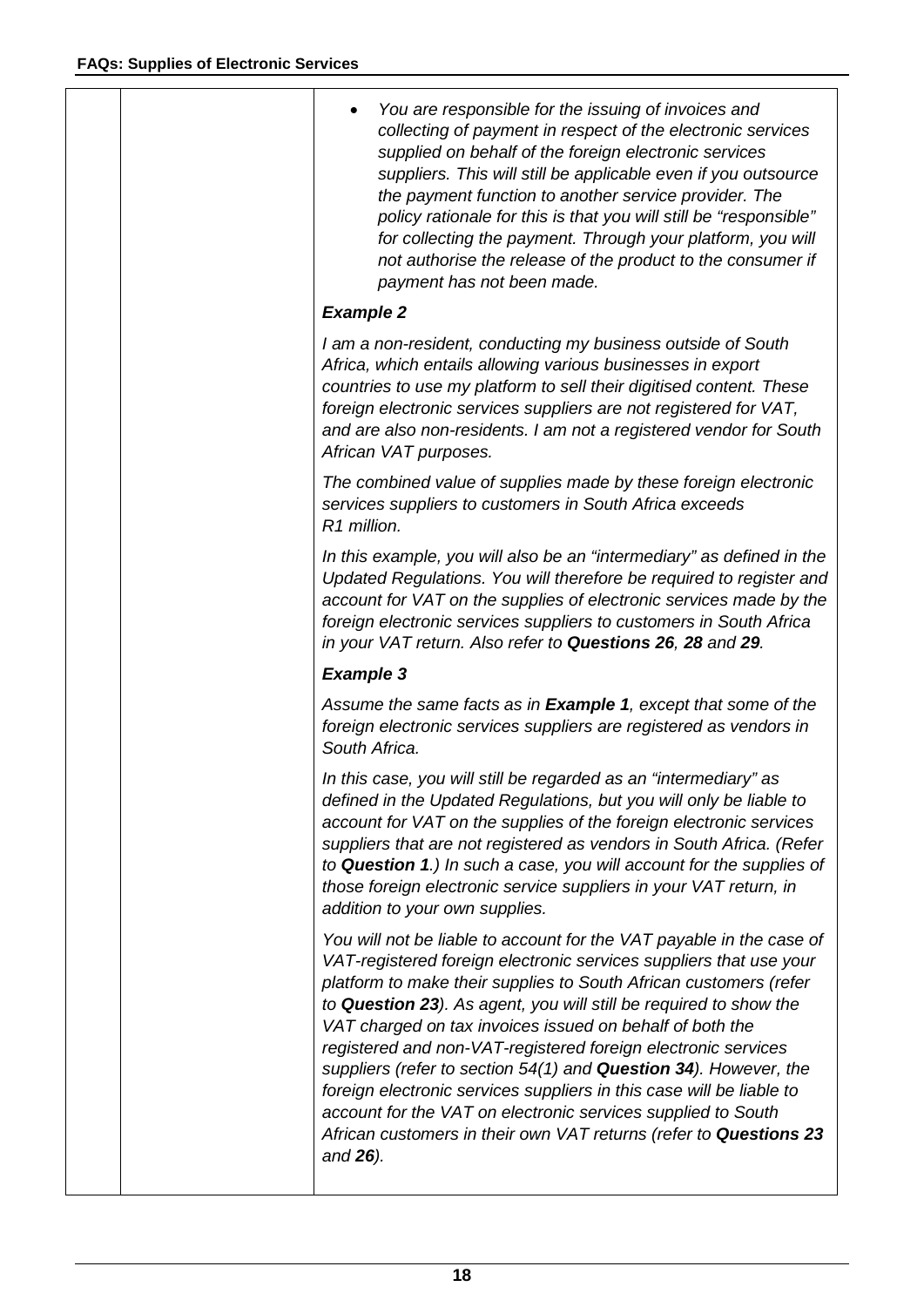| 31. | I am a resident<br>supplier of digitised<br>products via my<br>website. I am a<br>registered VAT vendor<br>as well as an<br>"intermediary". Must I<br>register separately as<br>a vendor in this<br>regard?                                                                                                         | You are only required to register once in respect of all the<br>enterprises/activities that you carry on, unless you meet the<br>requirements of section 50, which permits separate enterprises to<br>be registered as separate branch VAT registrations.                                                                                                                                                                                                                                                                                                                                                                                                                                                                                                                                                |
|-----|---------------------------------------------------------------------------------------------------------------------------------------------------------------------------------------------------------------------------------------------------------------------------------------------------------------------|----------------------------------------------------------------------------------------------------------------------------------------------------------------------------------------------------------------------------------------------------------------------------------------------------------------------------------------------------------------------------------------------------------------------------------------------------------------------------------------------------------------------------------------------------------------------------------------------------------------------------------------------------------------------------------------------------------------------------------------------------------------------------------------------------------|
| 32. | I am responsible for<br>facilitating the supply<br>of electronic services<br>on behalf of foreign<br>electronic services<br>suppliers. However, I<br>outsource the invoicing<br>and payments function<br>to a third party. Must I<br>still register as a<br>vendor in respect of<br>the intermediary<br>activities? | <b>Yes, even if the payment, collection and invoicing functions are</b><br>outsourced, as long as you are responsible to the foreign<br>electronic services suppliers to ensure that the invoices are issued<br>and the payments are made, then you will be liable to register for<br>VAT and account for those transactions. Also refer to Questions<br>28 to 30.                                                                                                                                                                                                                                                                                                                                                                                                                                       |
| 33. | I am a foreign<br>electronic services<br>supplier. I supply<br>services to persons in<br>South Africa by means<br>of an intermediary.<br>Must I also register as<br>a vendor?                                                                                                                                       | You will be required to register as a vendor should you exceed the<br>registration threshold. However, if you do not register as a vendor,<br>or do not meet the registration threshold, your supplies of<br>electronic services to persons in South Africa are deemed to be<br>made by the intermediary, if the conditions set out in Question 30<br>apply. In that case, the intermediary will account for your supplies.<br>Also refer to Questions 23, 26 and 27.                                                                                                                                                                                                                                                                                                                                    |
| 34. | I am a VAT-registered<br>foreign electronic<br>services supplier<br>(principal), but I only<br>make supplies to<br>persons in South Africa<br>by means of an<br>intermediary. May I<br>deregister for VAT?                                                                                                          | No, with one exception. An intermediary will only be deemed to<br>supply services as a principal if certain conditions are met. Refer to<br>Questions 26, 30 and 33. One of the requirements is that the<br>principal is not a resident and not a registered vendor. If you<br>exceed the registration threshold you are required to remain<br>registered as a vendor and account for your supplies of electronic<br>services to customers in South Africa.<br>In this case, the intermediary (that is acting as your agent) will still<br>show the VAT charged on the tax invoices issued on your behalf<br>[see section 54(1)]. However, the VAT indicated on those invoices<br>must be accounted for in your VAT return as you are the principal<br>making those supplies. Also refer to Question 30. |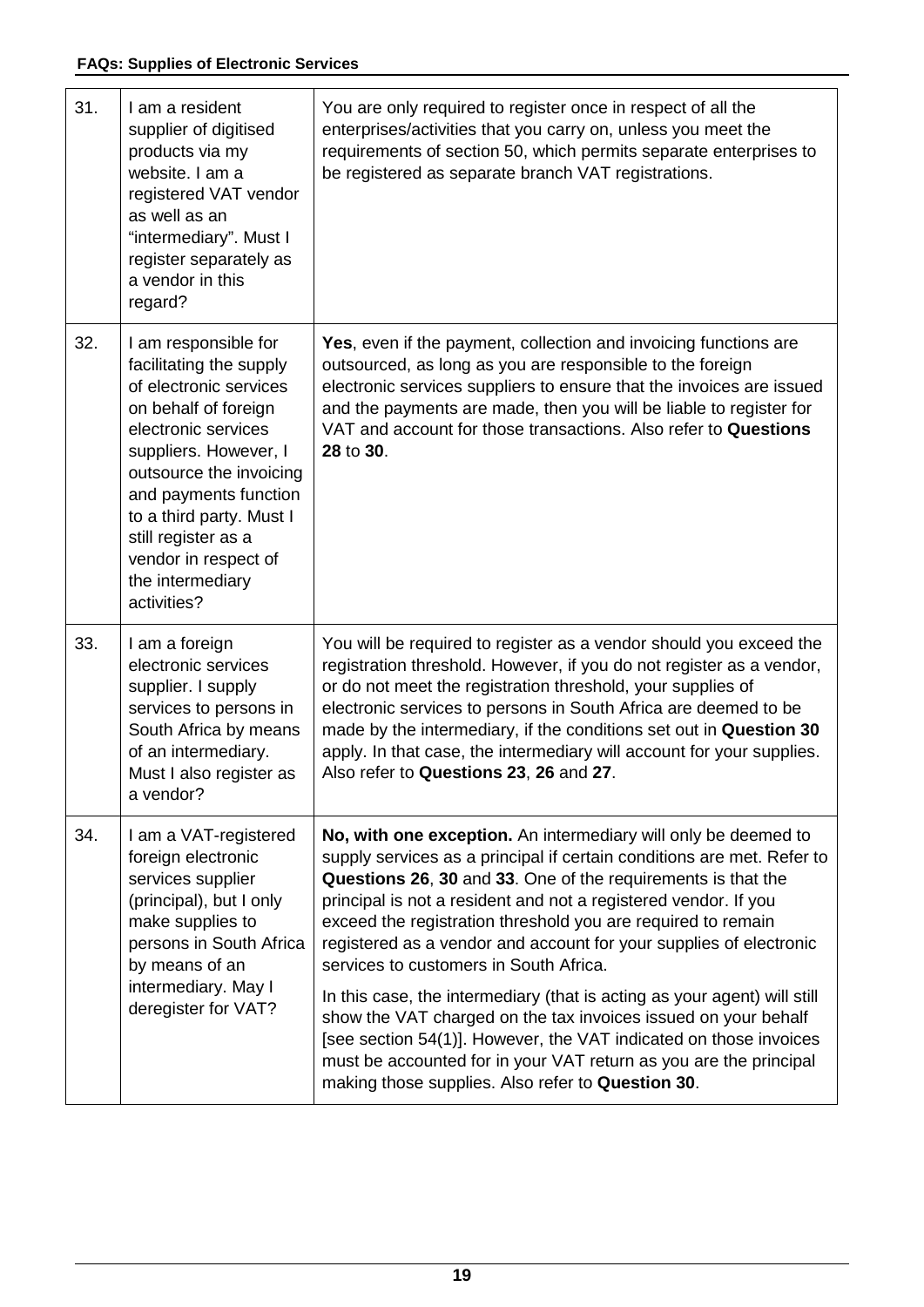| 35. | I supply and export<br>machinery directly to<br>customers world-wide<br>from my premises in<br>an export country. I<br>also provide online<br>customer support<br>services relating to the<br>use of the machinery<br>for free to my<br>customers via an<br>electronic agent. Do I<br>provide "electronic<br>services" to my South<br>African customers? | No, the supply of the machinery (being goods) does not fall within<br>the ambit of "electronic services" (refer to Question 22) in the<br>Updated Regulations. The reason is that because you do not<br>charge any consideration for your supply of online customer<br>support services delivered via an electronic agent, such services<br>do not constitute electronic services.<br>You will, however, supply electronic services if the customers pay<br>a fee (whether once-off, periodically etc.) for the online customer<br>support services. You will be required to register and account for<br>VAT in respect of these services supplied to South African<br>customers (refer to Question 23) if you meet the registration<br>threshold (refer to Question 27). |
|-----|----------------------------------------------------------------------------------------------------------------------------------------------------------------------------------------------------------------------------------------------------------------------------------------------------------------------------------------------------------|---------------------------------------------------------------------------------------------------------------------------------------------------------------------------------------------------------------------------------------------------------------------------------------------------------------------------------------------------------------------------------------------------------------------------------------------------------------------------------------------------------------------------------------------------------------------------------------------------------------------------------------------------------------------------------------------------------------------------------------------------------------------------|
| 36. | I am a non-resident<br>internet service<br>supplier and charge<br>users worldwide a fee<br>for accessing the<br>internet via my servers.                                                                                                                                                                                                                 | No, the supply is that of telecommunications services being a<br>connection to allow for the transmission and reception of data over<br>the internet, which does not constitute electronic services.                                                                                                                                                                                                                                                                                                                                                                                                                                                                                                                                                                      |
|     |                                                                                                                                                                                                                                                                                                                                                          | The supply of the telephone line by the third party also constitutes<br>"telecommunications services", which is excluded from the ambit of<br>"electronic services".                                                                                                                                                                                                                                                                                                                                                                                                                                                                                                                                                                                                      |
|     | A user uses a<br>telephone line<br>(supplied directly by a<br>third party non-resident<br>to the user) to connect<br>to the internet using a<br>modem. Am I<br>supplying electronic<br>services?                                                                                                                                                         | Refer to Questions 14 and 22.                                                                                                                                                                                                                                                                                                                                                                                                                                                                                                                                                                                                                                                                                                                                             |
| 37. | I am a non-resident<br>and provide on-line<br>access to market data<br>by means of a<br>subscription. Am I<br>supplying electronic<br>services?                                                                                                                                                                                                          | Yes, subscription services to a web application were already<br>included as electronic services in the Original Regulations.<br>You should already have registered as a vendor, if you have<br>exceeded the registration threshold. Refer to Question 27.                                                                                                                                                                                                                                                                                                                                                                                                                                                                                                                 |
| 38. | I allow customers<br>space on my server to<br>create and maintain<br>blogs. I am a non-<br>resident and supply<br>this service to<br>customers worldwide<br>for a fee. Am I<br>supplying electronic<br>services?                                                                                                                                         | <b>Yes, the service is that of web hosting, which is an electronic</b><br>service. Refer to Question 21. You will be required to register if<br>you are an enterprise, and exceed the registration threshold. Refer<br>to Questions 23 and 27.                                                                                                                                                                                                                                                                                                                                                                                                                                                                                                                            |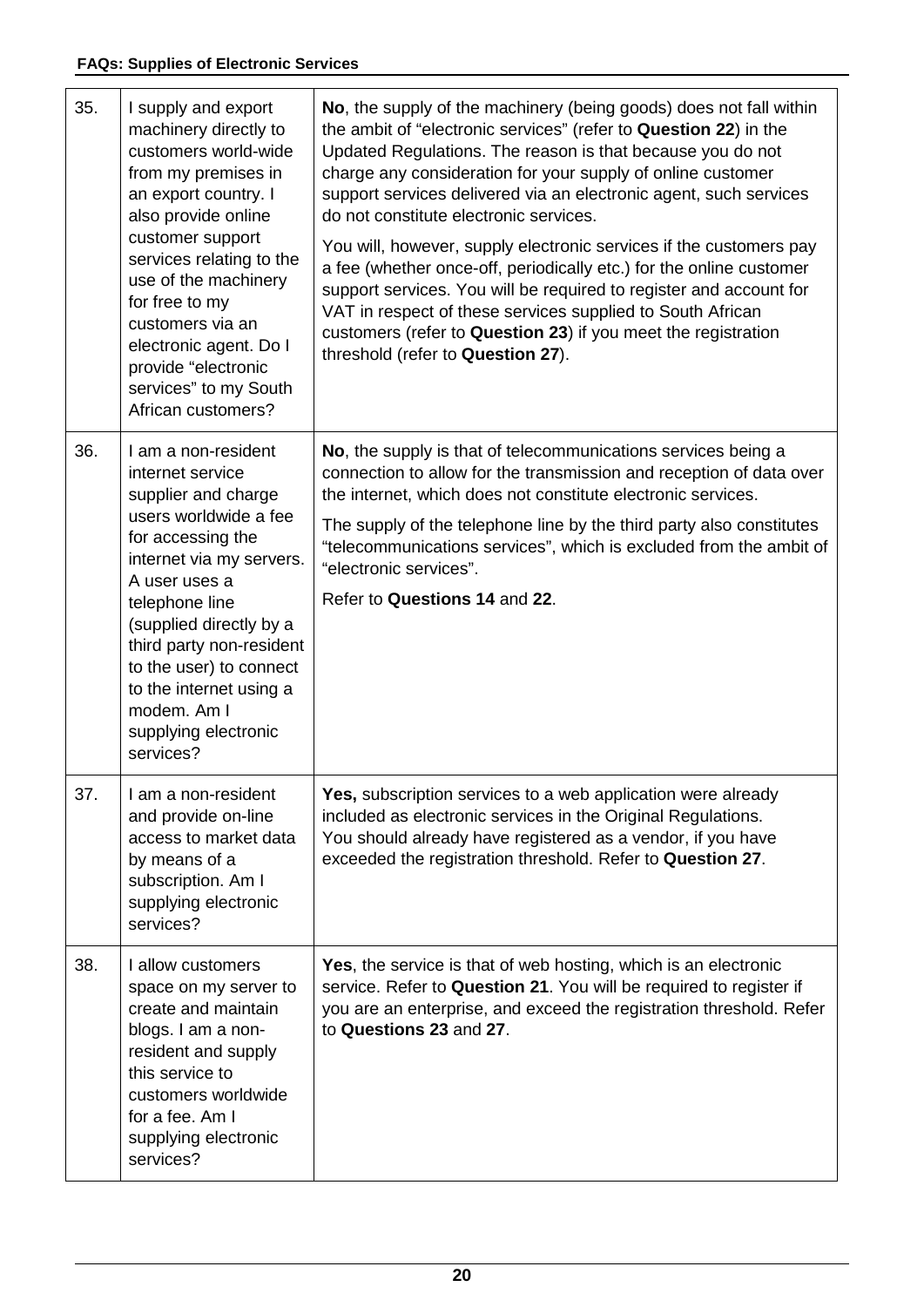| 39. | I have a website where<br>music and films are<br>made available to<br>customers worldwide<br>via live streaming for a<br>fixed monthly fee. Am I<br>supplying electronic<br>services?                                                                                                                                                                                 | Yes, the live streaming of the music and films via electronic means<br>constitutes an electronic service. Refer to Question 21. You will<br>be required to register if you are an enterprise, and exceed the<br>registration threshold. Refer to Questions 23 and 27.                                                                                                                                                                                                                                                                                                                                                                                                                                                                                                                                                                                                                                                                                                                              |
|-----|-----------------------------------------------------------------------------------------------------------------------------------------------------------------------------------------------------------------------------------------------------------------------------------------------------------------------------------------------------------------------|----------------------------------------------------------------------------------------------------------------------------------------------------------------------------------------------------------------------------------------------------------------------------------------------------------------------------------------------------------------------------------------------------------------------------------------------------------------------------------------------------------------------------------------------------------------------------------------------------------------------------------------------------------------------------------------------------------------------------------------------------------------------------------------------------------------------------------------------------------------------------------------------------------------------------------------------------------------------------------------------------|
| 40. | I am a non-resident,<br>providing instant<br>electronic money<br>transfer services from<br>an export country.<br>This allows customers<br>globally to pay for<br>goods or services from<br>anywhere in the world.<br>I charge a service fee<br>per transfer. Am I<br>supplying electronic<br>services?                                                                | Yes, the fee that you charge for your services constitutes<br>consideration for the supply of an electronic service and does not<br>constitute consideration for the supply of exempt financial services.<br>You will therefore be liable to register for VAT if you exceed the<br>VAT registration threshold. However, the amount of money that<br>you exchanged in order to make the money transfer to the other<br>country constitutes a financial service that is exempt from VAT if<br>that supply was made in South Africa. Also refer to Questions 17<br>and 22. You will be required to register if you are an enterprise,<br>and exceed the registration threshold. Refer to Questions 23 and<br>27.                                                                                                                                                                                                                                                                                      |
| 41. | I take online orders for<br>books, which are<br>shipped directly to<br>recipients world-wide,<br>including South Africa.<br>My business is<br>conducted from an<br>export country. Am I<br>supplying electronic<br>services under the<br><b>Updated Regulations?</b>                                                                                                  | The supply of tangible goods (that is the physical books being<br>exported), does not constitute electronic services. This should be<br>differentiated from the supply of digitised products (for example,<br>electronic books, purchased on the internet or used online), which<br>falls within the ambit of "electronic services". Refer to Questions<br>21 and 22.                                                                                                                                                                                                                                                                                                                                                                                                                                                                                                                                                                                                                              |
| 42. | I am a non-resident<br>and list various<br>suppliers of<br>accommodation<br>worldwide on my<br>website. Customers<br>can book<br>accommodation on-line<br>for which I charge a<br>booking fee. Suppliers<br>of accommodation also<br>pay me a fixed fee for<br>listing them on my site.<br>Am I supplying<br>electronic services<br>under the Updated<br>Regulations? | Yes, the supply of on-line advertising (for the suppliers of<br>accommodation) and booking services (to customers in South<br>Africa) for a consideration constitute the supply of electronic<br>services (refer to Question 21). You are required to register to the<br>extent you are conducting an enterprise for VAT purposes in South<br>Africa. In other words, you meet the 2 out of 3 test in Question 23<br>and you exceed the registration threshold. (refer to Question 27.)<br>The supply of the accommodation itself, however, is not an<br>electronic service. Accommodation is usually subject to VAT, GST<br>or a similar indirect tax in the country in which the accommodation<br>is situated (provided the supplier is required to charge any indirect<br>tax thereon). This is on the basis that the actual "use" or<br>"enjoyment" or "consumption" of the accommodation occurs in the<br>country in which the accommodation is situated and VAT/GST is a<br>consumption tax. |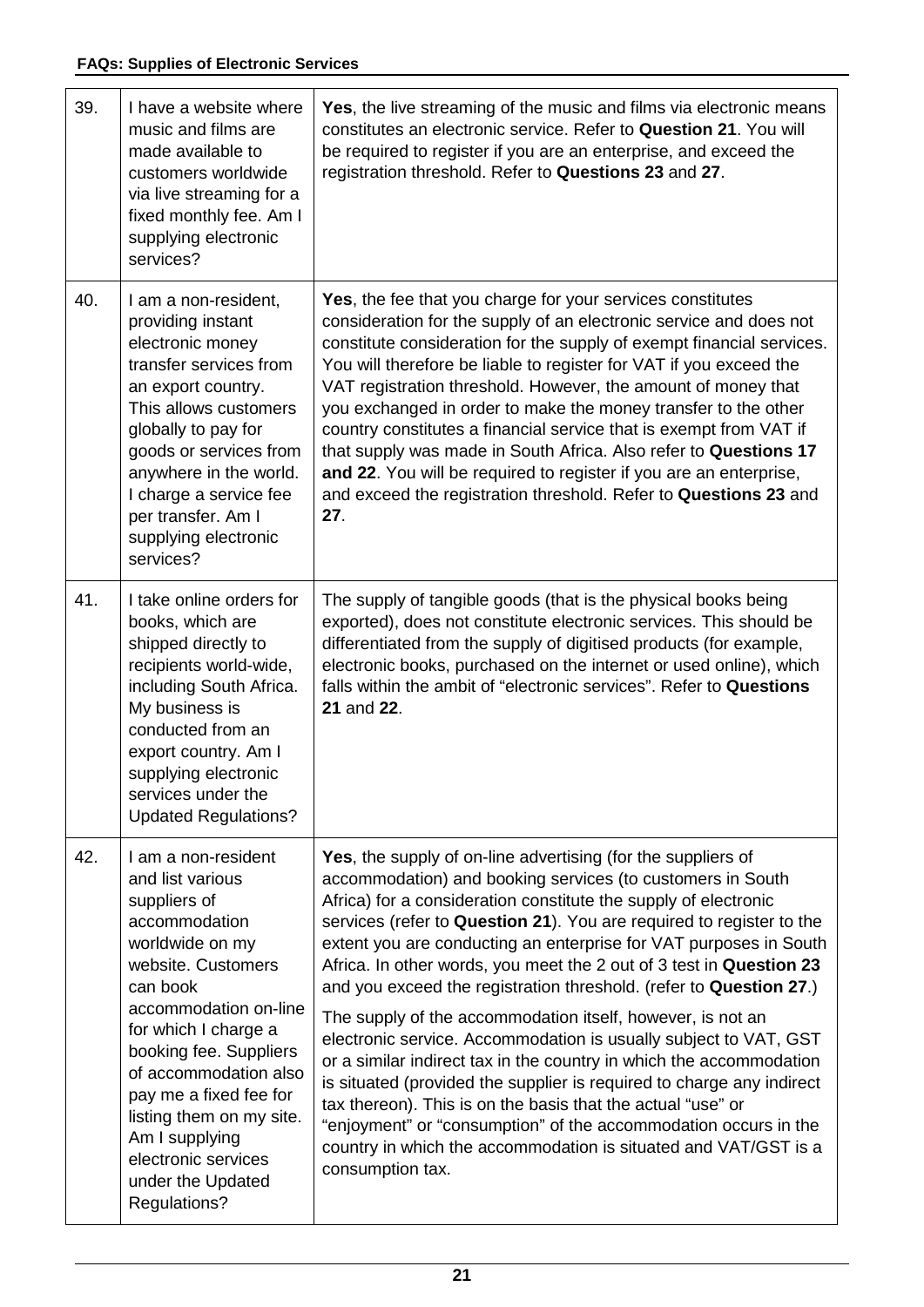| 43. | I am an architect in an<br>export country. I<br>design a plan for a<br>house and e-mail it to<br>a person in South<br>Africa. Am I supplying<br>electronic services? | No, the service involves substantial human intervention carried out<br>in an export country and the product is supplied from an export<br>country. The supply is therefore not dependant on information<br>technology or automated. The e-mail is merely the means of<br>communication. Refer to Questions 7 and 22.                                                                                                                                                       |
|-----|----------------------------------------------------------------------------------------------------------------------------------------------------------------------|----------------------------------------------------------------------------------------------------------------------------------------------------------------------------------------------------------------------------------------------------------------------------------------------------------------------------------------------------------------------------------------------------------------------------------------------------------------------------|
| 44. | How do I go about<br>registering as a<br>vendor?                                                                                                                     | Download the VAT application form (VAT101). The completed and<br>signed form must be e-mailed together with the relevant supporting<br>documents to eCommerceRegistration@sars.gov.za. For more<br>details, refer to the External Guide VAT Registration Guide for<br>Foreign Suppliers of Electronic Services.                                                                                                                                                            |
| 45. | Do I need a South<br>African bank account<br>in order to register as a<br>vendor?                                                                                    | No, a foreign electronic services supplier or non-resident<br>intermediary (refer to Question 25) is not required to open a South<br>African bank account. However, an intermediary being a resident<br>of South Africa will be required to open a bank account with any<br>bank, mutual bank or other similar institution registered under the<br>Banks Act for the purpose of the enterprise carried on in South<br>Africa.                                              |
| 46. | Do I need to appoint a<br>representative vendor<br>in South Africa?                                                                                                  | No, a foreign electronic services supplier or non-resident<br>intermediary (refer to Question 25) is not required to appoint a<br>representative vendor contemplated in section 46 in South Africa.<br>However, in order for your registration application to be processed,<br>the particulars of the person (non-resident or resident)<br>accountable/responsible for the business activities must be<br>completed under "representative vendor" part on the VAT101 form. |
|     |                                                                                                                                                                      | An intermediary, being a resident of South Africa, must appoint a<br>natural person residing in South Africa as a representative vendor.                                                                                                                                                                                                                                                                                                                                   |
|     |                                                                                                                                                                      | A foreign electronic services supplier or intermediary not carrying<br>on a business through a company in South Africa, or having an<br>office in South Africa, is also not required to appoint a public officer<br>contemplated in section 246 of the Tax Administration Act 28 of<br>2011.                                                                                                                                                                               |
| 47. | What records must I<br>keep if I register as a<br>vendor and how long<br>must I keep those<br>records for?                                                           | A record of all the goods and services supplied by or to you in<br>sufficient detail to determine the rate of tax applicable to the<br>supply, and the supplier or agents must be kept. This includes, for<br>example, all invoices, tax invoices, credit and debit notes, bank<br>statements, deposit slips etc.                                                                                                                                                          |
|     |                                                                                                                                                                      | Records must generally be kept for five years.                                                                                                                                                                                                                                                                                                                                                                                                                             |
|     |                                                                                                                                                                      | The records may be kept in electronic form. Records maintained in<br>electronic form must be physically located in South Africa.<br>Approval may however be granted to allow the retention of the<br>electronic documents at a location outside South Africa, subject to<br>certain requirements. Refer to Public Notice 787 of 1 October 2012<br>for more detail.                                                                                                         |
| 48. | When must I issue a<br>tax invoice?                                                                                                                                  | You must issue a tax invoice within 21 days of the date of the<br>supply. Also refer to Questions 49 and 50.                                                                                                                                                                                                                                                                                                                                                               |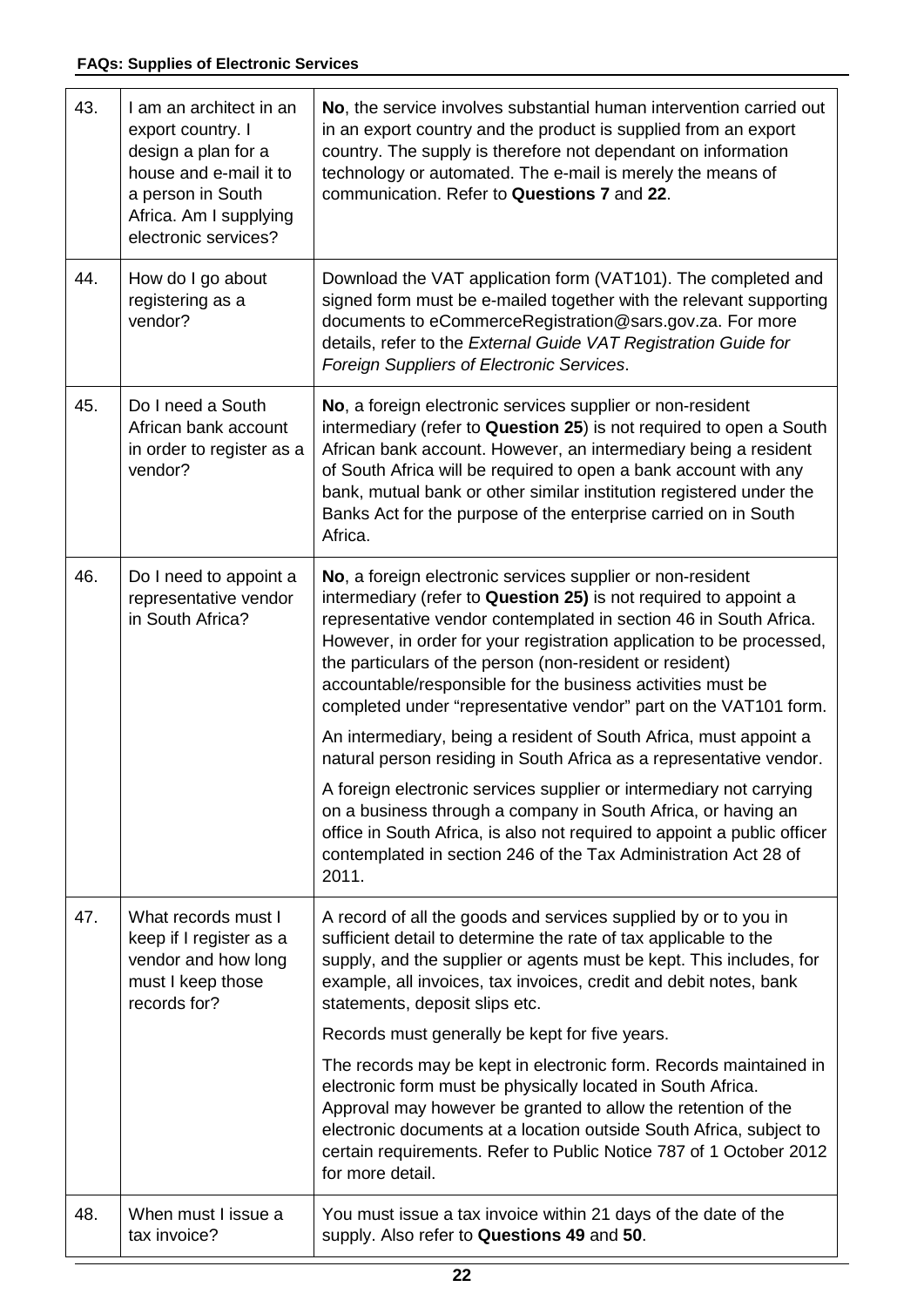$\overline{1}$ 

| 49. | What is the date of the<br>supply (time of supply)<br>for purposes of<br>accounting for output<br>tax? | The time of supply is generally the earlier of the time an invoice is<br>issued, or payment is received [see section 9(1)]. Generally, for<br>suppliers of electronic services, the issuing of the invoice and the<br>payment will be on the same date. Output tax (that is, tax charged<br>on the supply of electronic services) must be accounted for in the<br>tax periods allocated to you. Refer to Question 48 and 53.                                                                                                                                                                                         |
|-----|--------------------------------------------------------------------------------------------------------|----------------------------------------------------------------------------------------------------------------------------------------------------------------------------------------------------------------------------------------------------------------------------------------------------------------------------------------------------------------------------------------------------------------------------------------------------------------------------------------------------------------------------------------------------------------------------------------------------------------------|
|     |                                                                                                        | <b>Example 1</b>                                                                                                                                                                                                                                                                                                                                                                                                                                                                                                                                                                                                     |
|     |                                                                                                        | I am a non-resident and enter into a contract on 2 January 2019<br>with a customer in South Africa to provide electronic services from<br>1 June 2019 to 31 August 2019 for a single consideration. I issue<br>the invoice on 1 May 2019, and will receive payment of the full<br>amount subsequently.                                                                                                                                                                                                                                                                                                               |
|     |                                                                                                        | A contract does not generally trigger the time of supply, unless it<br>constitutes an "invoice" being a document notifying an obligation to<br>make payment. The time of supply will therefore be triggered by<br>the invoice issued on 1 May 2019.                                                                                                                                                                                                                                                                                                                                                                  |
|     |                                                                                                        | As the consideration relates to the making of taxable supplies of<br>electronic services to be performed from 1 June 2019 to 31 August<br>2019, you will need to take into account the value of these supplies<br>in order to determine your registration liability date (also refer to<br>Question 66). Should you already be registered, you will be<br>required to declare and account for VAT on these services whether<br>or not you have included VAT in your contract price (refer to<br>Question 64).                                                                                                        |
|     |                                                                                                        | Transitional rules also apply in certain instances. Refer to<br>Question 66. Furthermore, specific time of supply rules apply in<br>the case of connected persons. See Example 2 below.                                                                                                                                                                                                                                                                                                                                                                                                                              |
|     |                                                                                                        | <b>Example 2</b>                                                                                                                                                                                                                                                                                                                                                                                                                                                                                                                                                                                                     |
|     |                                                                                                        | I am a non-resident controlling group company and supply<br>electronic services to resident controlled group companies (being<br>"connected persons"). In certain instances [as set out in<br>section 10(4)], special time of supply rules will apply to<br>transactions between connected persons. For example, in the<br>case of services supplied (including electronic services), the<br>special time of supply rule is triggered at the time the services are<br>performed/delivered. In that case, you will be required to issue a<br>tax invoice within 21 days of the services being<br>performed/delivered. |
|     |                                                                                                        | The general time of supply rule and not the special time of supply<br>rule will, however, apply when -                                                                                                                                                                                                                                                                                                                                                                                                                                                                                                               |
|     |                                                                                                        | an invoice is issued or payment is received on or before the<br>date that a return was submitted relating to the tax period in<br>which the electronic services were electronically delivered/<br>performed; or                                                                                                                                                                                                                                                                                                                                                                                                      |
|     |                                                                                                        | the last day for submitting a return for that tax period.                                                                                                                                                                                                                                                                                                                                                                                                                                                                                                                                                            |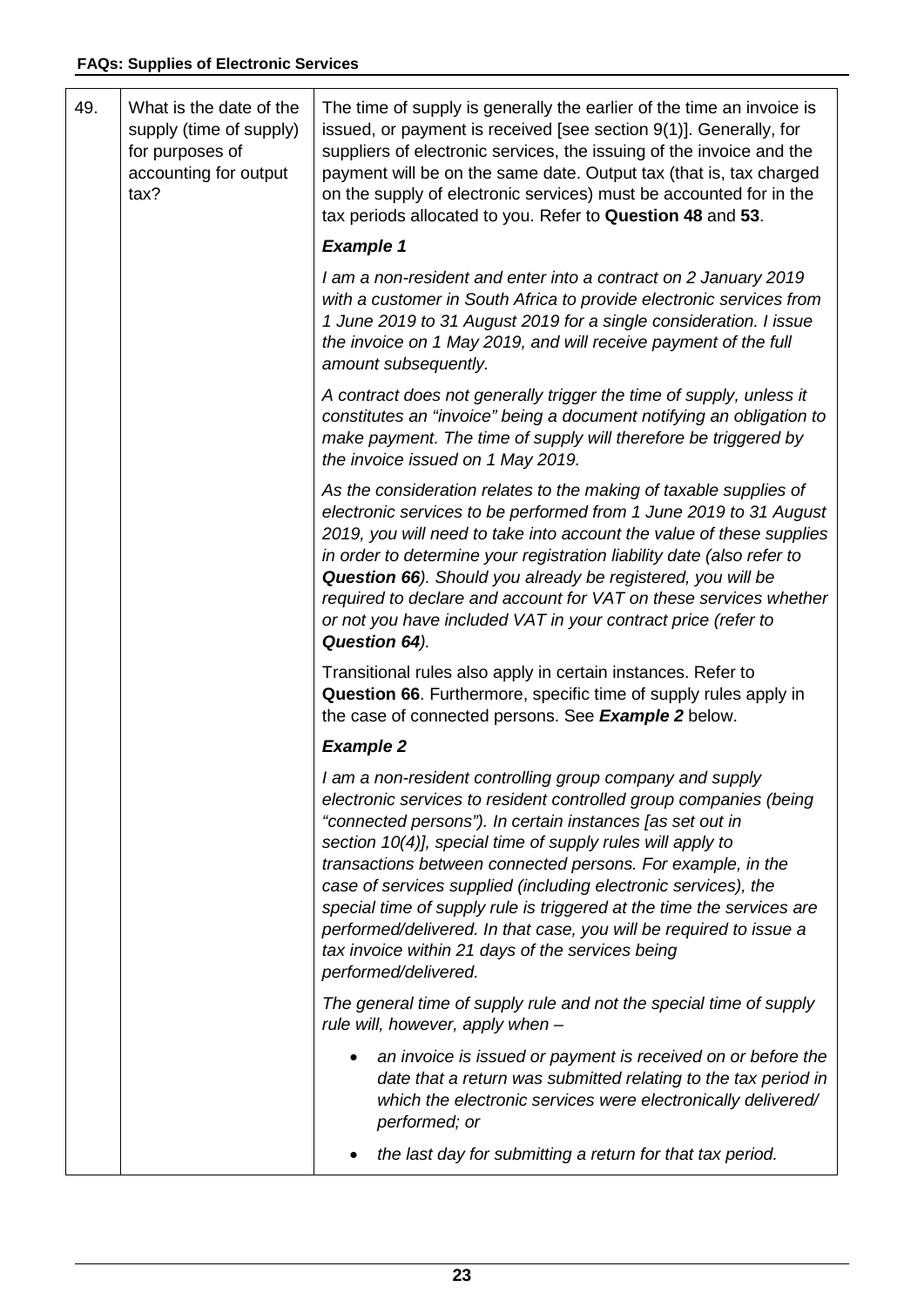|     |                                                                                        | In addition, the special time of supply rule for connected persons<br>will not apply in a case where -                                                                                                                                                                                                                                                                           |
|-----|----------------------------------------------------------------------------------------|----------------------------------------------------------------------------------------------------------------------------------------------------------------------------------------------------------------------------------------------------------------------------------------------------------------------------------------------------------------------------------|
|     |                                                                                        | the consideration could not be determined at the time the<br>electronic services were electronically<br>delivered/performed; and                                                                                                                                                                                                                                                 |
|     |                                                                                        | the recipient is entitled to deduct the VAT charged on<br>٠<br>those electronic services as input tax in full.                                                                                                                                                                                                                                                                   |
|     |                                                                                        | Foreign electronic services providers registered on the payments<br>basis will only account for the supply when payment is received<br>(refer to Question 57), provided the consideration in money in<br>respect of the supply does not exceed R100 000. Should the<br>consideration exceed that amount, you will be required to account<br>for the supply on the invoice basis. |
| 50. | What are the<br>requirements for the<br>issuing of a tax                               | The tax invoice must contain certain particulars. Refer to Binding<br>General Ruling (BGR) 28 "Electronic Services", which sets out the<br>following:                                                                                                                                                                                                                            |
|     | invoice?                                                                               | Information that must be contained in a tax invoice, debit or<br>credit note                                                                                                                                                                                                                                                                                                     |
|     |                                                                                        | Exchange rate that must be applied to the amount of the<br>VAT charged in South African Rand                                                                                                                                                                                                                                                                                     |
|     |                                                                                        | The manner in which prices must be quoted or advertised                                                                                                                                                                                                                                                                                                                          |
| 51. | What VAT rate must I<br>charge on my supplies<br>of electronic services?               | The supply of electronic services is subject to the VAT rate of 15%.<br>Also refer to Question 2 and 52.                                                                                                                                                                                                                                                                         |
| 52. | Can I zero-rate my<br>supply of electronic<br>services to a person in<br>South Africa? | No, you are required to levy VAT at the standard rate on your<br>supplies to persons in South Africa. The law does not provide for<br>the zero-rating of electronic services supplied by foreign electronic<br>services suppliers under any circumstances. Also refer to<br>Questions 2 and 51.                                                                                  |
| 53. | When must I account<br>for VAT?                                                        | You are required to account for VAT and submit returns according<br>to the tax periods allocated to you. Tax periods end on the last day<br>of a calendar month. You may change your cut-off dates in certain<br>instances. Refer to BGR 19 "Approval to end a Tax Period on a<br>Day other than the Last Day of the Month", for further information.                            |
|     |                                                                                        | Vendors are generally registered on a two-monthly basis, being -                                                                                                                                                                                                                                                                                                                 |
|     |                                                                                        | Category A ending on the last day of January, March, May,<br>July, September and November;                                                                                                                                                                                                                                                                                       |
|     |                                                                                        | Category B ending on the last day of February, April, June,<br>August, October and December.                                                                                                                                                                                                                                                                                     |
|     |                                                                                        | You will be required to submit monthly VAT returns under<br>Category C if the value of your taxable supplies exceeds<br>R30 million in a consecutive period of 12 months.                                                                                                                                                                                                        |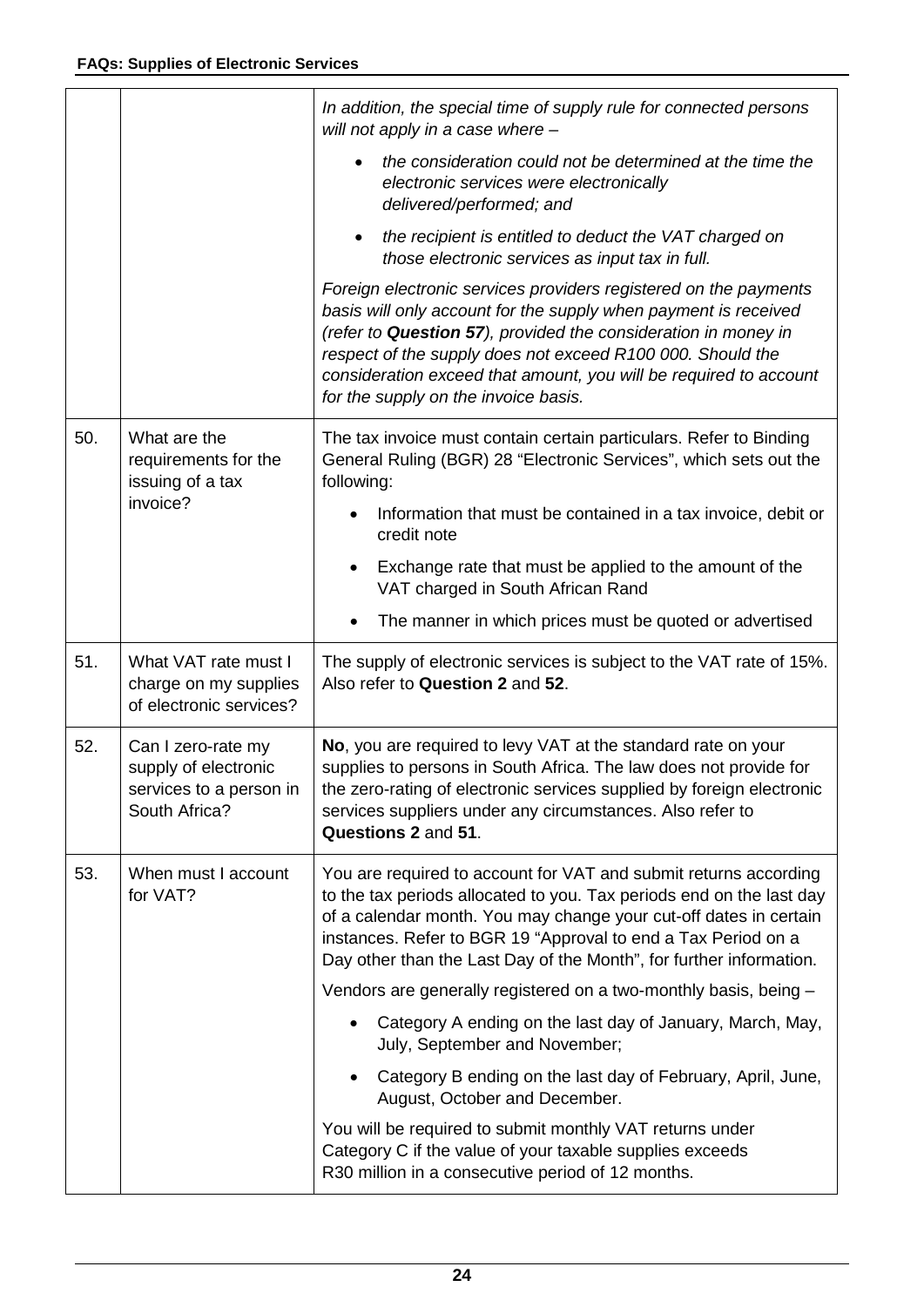|     |                                                                                          | Generally, VAT returns must be furnished and payments made by<br>the 25 <sup>th</sup> day of the first month commencing after the specific tax<br>periods. However, vendors submitting returns electronically may<br>submit their returns and make payments on the last business day<br>of the month during which the 25 <sup>th</sup> day falls.                                                                                                                                                                                                                       |
|-----|------------------------------------------------------------------------------------------|-------------------------------------------------------------------------------------------------------------------------------------------------------------------------------------------------------------------------------------------------------------------------------------------------------------------------------------------------------------------------------------------------------------------------------------------------------------------------------------------------------------------------------------------------------------------------|
| 54. | How do I pay the VAT<br>due?                                                             | Payments must be made electronically using the SWIFT MT103<br>payment method. Refer to the External Guide VAT Registration<br>Guide for Foreign Suppliers of Electronic Services for more detail.                                                                                                                                                                                                                                                                                                                                                                       |
| 55. | How do I submit and<br>complete my VAT201<br>return?                                     | It is compulsory for suppliers of electronic services and<br>intermediaries to submit their VAT201 returns electronically. You<br>must request the VAT201 return for the relevant tax period via<br>eFiling, and complete all the relevant information. Also refer to the<br>External Guide VAT Registration Guide for Foreign Suppliers of<br>Electronic Services for more detail.                                                                                                                                                                                     |
| 56. | What VAT on<br>expenses incurred may<br>I deduct as input tax?                           | You may deduct the VAT incurred on goods or services (input tax),<br>where VAT at the standard rate has been charged to you by South<br>African vendors, and these goods or services are acquired for the<br>purpose of supplying the electronic services to customers in South<br>Africa. For example, consulting or accounting fees paid to South<br>African vendors.                                                                                                                                                                                                 |
| 57. | On which accounting<br>basis must I account<br>for the VAT amount<br>payable/refundable? | Most vendors (refer to Question 1) are registered on the invoice<br>basis. This means that you must account for VAT on all invoices<br>issued during a tax period (value of supply), whether you have<br>received payment or not. You may also deduct VAT on tax<br>invoices received in respect of goods or services acquired during<br>the tax period. Also refer to Question 56.                                                                                                                                                                                     |
|     |                                                                                          | The Commissioner may allow certain vendors to register on the<br>payments basis. This means that you only account for VAT in<br>respect of payments received in a tax period. Similarly, you may<br>only deduct VAT on goods or services acquired from South African<br>vendors, to the extent that payment has been made in a tax period<br>concerned.                                                                                                                                                                                                                 |
|     |                                                                                          | Foreign electronic services suppliers are automatically registered<br>on the payments basis. SARS is in the process of amending the<br>system, and foreign electronic services providers will be notified as<br>soon as the invoice basis option becomes operational.                                                                                                                                                                                                                                                                                                   |
|     |                                                                                          | Where the consideration in money in respect of a supply of<br>electronic services exceeds R100 000, that supply must be<br>accounted for on the invoice basis by vendors registered on the<br>payments basis. Refer to Example 1 in Question 49. Foreign<br>electronic services suppliers already registered on the invoice<br>basis may apply to be registered on the payments basis from a<br>future date. Intermediaries (resident and non-resident), however,<br>are registered on the invoice basis, and cannot apply to account<br>for VAT on the payments basis. |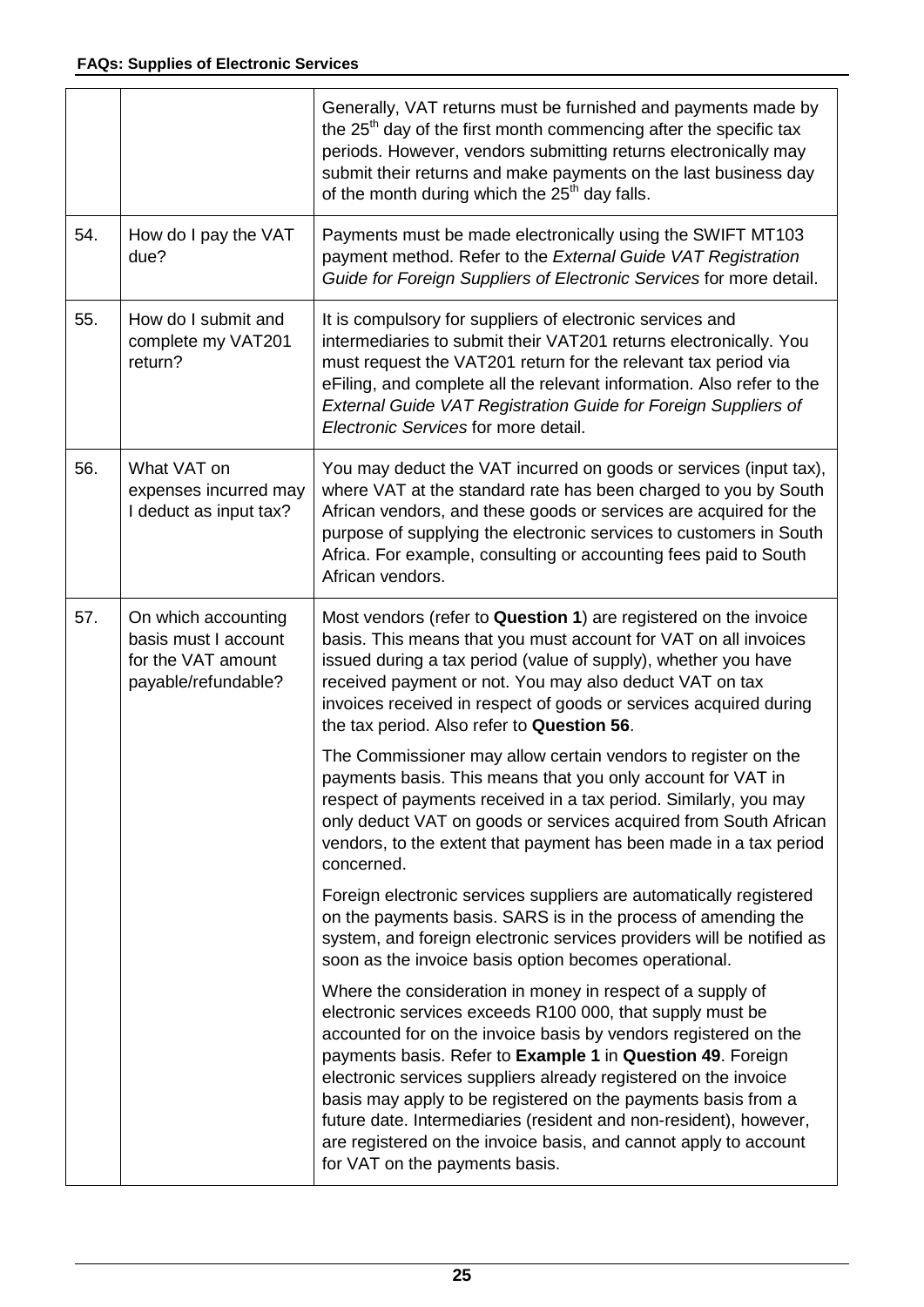| 58. | Can I apply for a ruling<br>to confirm that I am<br>supplying electronic<br>services (either under<br>the Original<br>Regulations or the<br><b>Updated Regulations)?</b>                                                                                                                                                                                                                                                                                                      | Whether or not a person is supplying electronic services is a<br>question of fact. SARS generally does not rule on questions of<br>fact. However, should your situation not be covered in the FAQs,<br>you may submit your question to VATElectronic@sars.gov.za.<br>The FAQs will be updated periodically to incorporate frequently<br>asked questions received via the dedicated e-mail address. Should<br>the nature of your enquiry require further guidance, we will engage<br>with you accordingly, and determine whether it is necessary to<br>apply for a VAT Ruling. |
|-----|-------------------------------------------------------------------------------------------------------------------------------------------------------------------------------------------------------------------------------------------------------------------------------------------------------------------------------------------------------------------------------------------------------------------------------------------------------------------------------|-------------------------------------------------------------------------------------------------------------------------------------------------------------------------------------------------------------------------------------------------------------------------------------------------------------------------------------------------------------------------------------------------------------------------------------------------------------------------------------------------------------------------------------------------------------------------------|
| 59. | I previously obtained a<br>VAT Ruling relating to<br>electronic services.<br>Can I still rely on that<br>ruling?                                                                                                                                                                                                                                                                                                                                                              | No. VAT Rulings cease to be effective when the provisions of the<br>tax laws that are the subject of the VAT Ruling are repealed or<br>amended. Also refer to Question 58.                                                                                                                                                                                                                                                                                                                                                                                                    |
| 60. | I am a non-resident<br>supplier of on-line<br>training to employees<br>of companies in South<br>Africa. Am I supplying<br>electronic services?                                                                                                                                                                                                                                                                                                                                | Yes, and you are required to register if the requirements in<br>Questions 23 and 27 are met.                                                                                                                                                                                                                                                                                                                                                                                                                                                                                  |
| 61. | I supply on-line training<br>as referred to in<br><b>Question 60. I</b><br>customise the training<br>depending on the<br>needs of each<br>company. I therefore<br>consult with the South<br>African companies via<br>e-mail during the<br>design and creation<br>phase of the training<br>programmes. Are my<br>services excluded from<br>the ambit of "electronic<br>services" due to the<br>designing and creation<br>phase involving<br>substantial human<br>intervention? | No, although there is substantial human intervention during the<br>design and creation phase, these steps are necessary to supply<br>the on-line training programmes. The supply of the on-line training<br>programmes itself is -<br>dependant on information technology;<br>not dependant on human intervention; and<br>automated.                                                                                                                                                                                                                                          |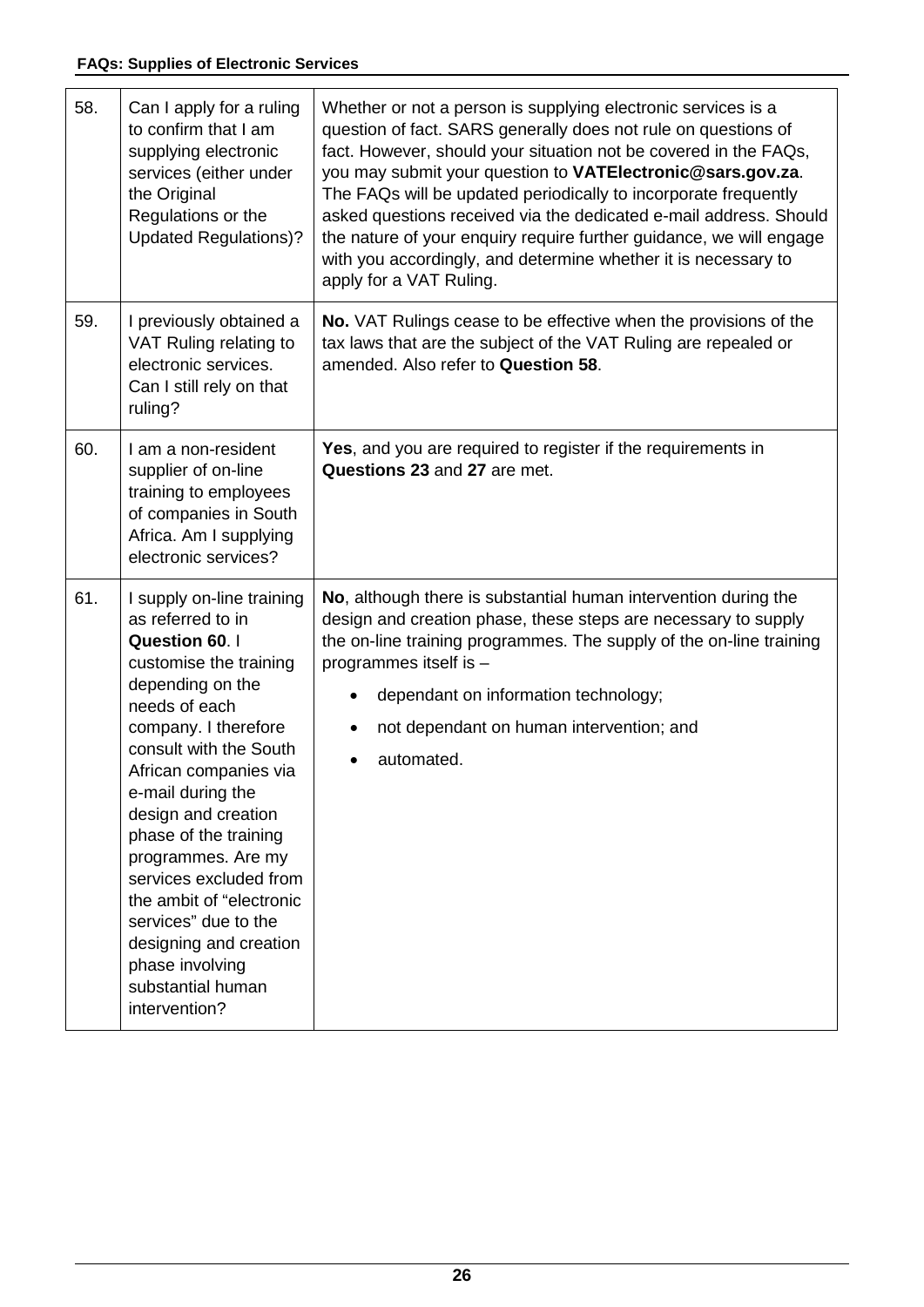| 62. | I am a non-resident<br>company that supplies<br>on-line vocational<br>training to the<br>employees of resident<br>companies. I am a<br>connected person to<br>the resident companies<br>but do not form part of<br>the same group of<br>companies. Am I<br>supplying electronic<br>services?                                                                                           | Yes, the supply of vocational training to employees of a connected<br>person is not excluded from the ambit of "electronic services",<br>unless such supply constitutes "educational services" as<br>contemplated in Questions 13 and 15.                                                                                                                                                                                                                                                                                                                                                                                                                                                                                                                                                                                                                                                                                                                                                                                                                       |
|-----|----------------------------------------------------------------------------------------------------------------------------------------------------------------------------------------------------------------------------------------------------------------------------------------------------------------------------------------------------------------------------------------|-----------------------------------------------------------------------------------------------------------------------------------------------------------------------------------------------------------------------------------------------------------------------------------------------------------------------------------------------------------------------------------------------------------------------------------------------------------------------------------------------------------------------------------------------------------------------------------------------------------------------------------------------------------------------------------------------------------------------------------------------------------------------------------------------------------------------------------------------------------------------------------------------------------------------------------------------------------------------------------------------------------------------------------------------------------------|
| 63. | What happens if I am<br>liable to register with<br>effect from 1 May<br>2019, but I apply for<br>registration after that<br>date?                                                                                                                                                                                                                                                      | Your liability date remains 1 May 2019 and you must levy and<br>account for VAT on electronic services supplied to South African<br>customers from that date.<br>If as a result of the late registration you end up paying your VAT<br>late, then penalties and interest for any tax periods covering the<br>period from 1 May 2019 onwards will be payable.                                                                                                                                                                                                                                                                                                                                                                                                                                                                                                                                                                                                                                                                                                    |
|     |                                                                                                                                                                                                                                                                                                                                                                                        | You can apply for the penalty to be waived if you have a good<br>reason why payment was late. The waiving of interest will only be<br>considered if you did not pay on time due to exceptional<br>circumstances that were beyond your control. In either case, your<br>application for remission of penalty and/or interest should be in<br>writing.                                                                                                                                                                                                                                                                                                                                                                                                                                                                                                                                                                                                                                                                                                            |
| 64. | Will a foreign electronic<br>services supplier be<br>able to increase the<br>price that is charged to<br>South African<br>customers under<br>existing ongoing<br>contracts for the supply<br>of electronic services<br>concluded before<br>these supplies became<br>taxable (that is, 1 April<br>2019 under the<br><b>Updated Regulations,</b><br>or 1 June 2014 under<br>the Original | Contract prices agreed by the parties - Generally, the electronic<br>services supplier (being a vendor) may increase the contract price<br>and recover the additional VAT from the customer under an<br>existing contract concluded before 1 April 2019 (or 1 June 2014<br>under the Original Regulations) if the supplies of electronic<br>services will continue after that date. This rule applies even if any<br>other law states otherwise. The supplier will, however, not be able<br>to increase the price or recover the increase from the customer if<br>the parties have specifically agreed in writing in the contract that it<br>may not be increased.<br>Whether the additional amount is recoverable from the customer or<br>not, the foreign electronic services supplier must account for VAT<br>on any supplies of electronic services that became taxable on or<br>after 1 April 2019 (or 1 June 2014, in the case of the Original<br>Regulations) at the standard rate, subject to that supplier's liability<br>date (refer to Question 27). |
|     | Regulations)?                                                                                                                                                                                                                                                                                                                                                                          | Prices set under an Act or regulation - As mentioned above, the<br>supplier may increase the contract price even if any other law<br>states otherwise. However, if the Act or regulation concerned<br>actually sets the price and contains an explicit statement that the<br>amount may not be increased, then the price will stay the same<br>and may not be increased until that other Act or regulation that<br>sets the price is amended accordingly.                                                                                                                                                                                                                                                                                                                                                                                                                                                                                                                                                                                                       |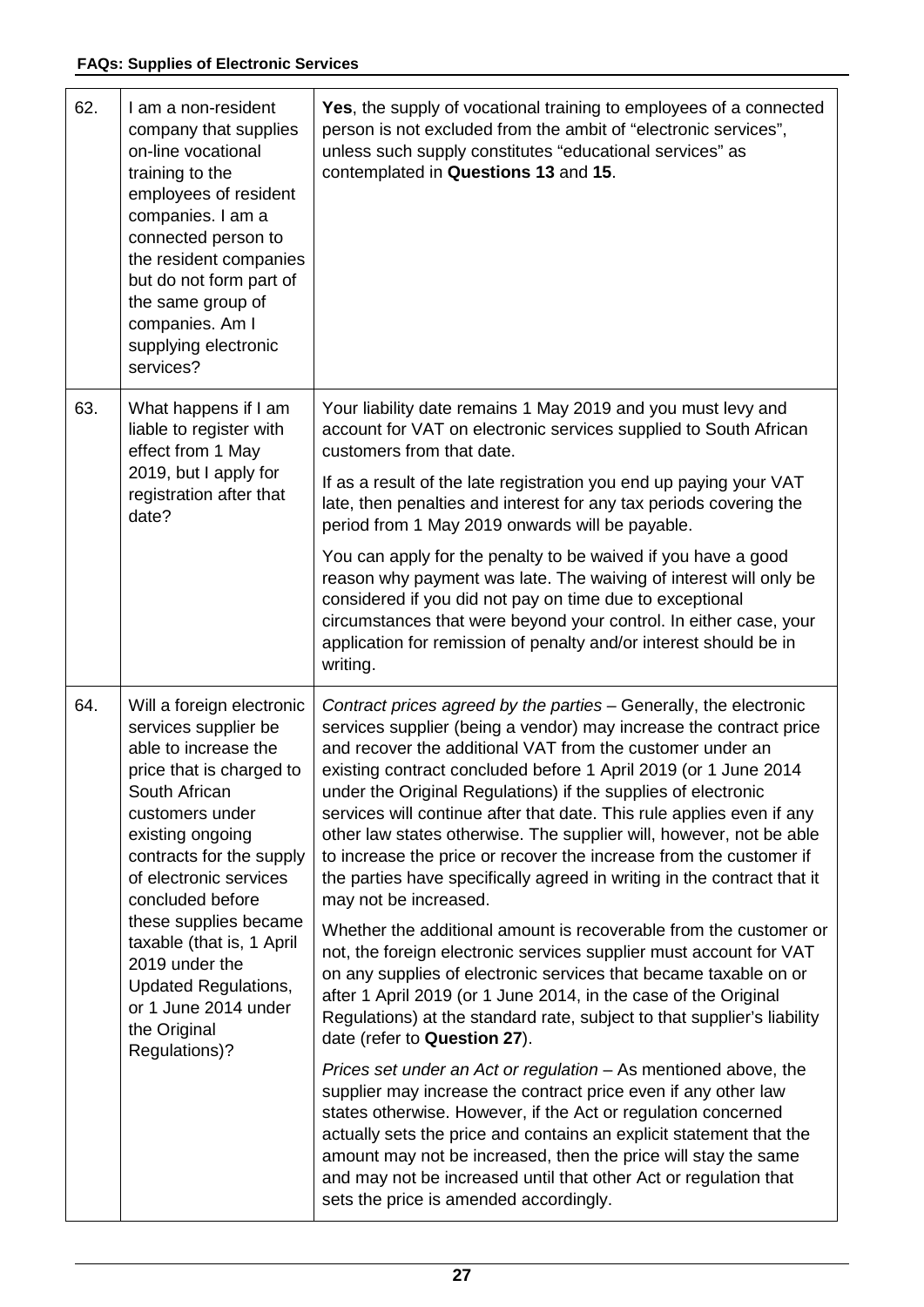| 65. | Do the transitional<br>rules in section 67A<br>apply to supplies of<br>electronic services? | Yes.                                                                                                                                                                                                                                                                                                                                                                                                                                                                        |
|-----|---------------------------------------------------------------------------------------------|-----------------------------------------------------------------------------------------------------------------------------------------------------------------------------------------------------------------------------------------------------------------------------------------------------------------------------------------------------------------------------------------------------------------------------------------------------------------------------|
|     |                                                                                             | Section 67A contains transitional rules that apply to services,<br>which became taxable under the Updated Regulations with effect<br>from 1 April 2019. (These rules also applied in respect of electronic<br>services under the Original Regulations, which became taxable<br>from 1 June 2014). The transitional rules do not change the time of<br>supply (refer to Question 49), but determine whether the supplies<br>are taxable at the rate of 15%, or out of scope. |
|     |                                                                                             | The transitional rules apply in the following instances where the<br>time of supply under section 9 is triggered on or after 1 April 2019:                                                                                                                                                                                                                                                                                                                                  |
|     |                                                                                             | Supplies performed before 1 April 2019                                                                                                                                                                                                                                                                                                                                                                                                                                      |
|     |                                                                                             | Supplies commencing before 1 April 2019 and ending on or<br>after 1 April 2019                                                                                                                                                                                                                                                                                                                                                                                              |
|     |                                                                                             | Supplies commencing and ending on or after 1 April 2019                                                                                                                                                                                                                                                                                                                                                                                                                     |
|     |                                                                                             | <b>Example 1</b>                                                                                                                                                                                                                                                                                                                                                                                                                                                            |
|     |                                                                                             | I am a non-resident and supplied on-line advertising services to a<br>South African customer during March 2019. I only issue the invoice<br>and receive payment for the advertising services on or after 1 April<br>2019.                                                                                                                                                                                                                                                   |
|     |                                                                                             | Although the time of supply is triggered after 1 April 2019, the<br>supply is not subject to VAT, as the supply was performed before<br>the date on which VAT was imposed on a wider scope of<br>"electronic services" under the Updated Regulations.                                                                                                                                                                                                                       |
|     |                                                                                             | <b>Example 2</b>                                                                                                                                                                                                                                                                                                                                                                                                                                                            |
|     |                                                                                             | I am a non-resident and enter into contracts with different<br>customers in South Africa to provide electronic services (under the<br>Updated Regulations), which supplies were not covered in the<br>Original Regulations, for a single consideration for the following<br>periods:                                                                                                                                                                                        |
|     |                                                                                             | 2 January 2019 to 31 March 2019                                                                                                                                                                                                                                                                                                                                                                                                                                             |
|     |                                                                                             | 1 March 2019 to 31 May 2019<br>$\bullet$                                                                                                                                                                                                                                                                                                                                                                                                                                    |
|     |                                                                                             | I issue the invoices to the respective customers on 1 May 2019,<br>and will receive payment of the full amount subsequently.                                                                                                                                                                                                                                                                                                                                                |
|     |                                                                                             | Refer to <b>Question 49</b> for the general time of supply rules.                                                                                                                                                                                                                                                                                                                                                                                                           |
|     |                                                                                             | In terms of the transitional rules, the following apply:                                                                                                                                                                                                                                                                                                                                                                                                                    |
|     |                                                                                             | Services supplied from 2 January 2019 to 31 March 2019:                                                                                                                                                                                                                                                                                                                                                                                                                     |
|     |                                                                                             | You are not required to account for services performed<br>before 1 April 2019, even if the time of supply is triggered<br>on or after 1 April 2019. The services performed from<br>2 January 2019 to 31 March 2019 are therefore out-of-<br>scope for VAT purposes;                                                                                                                                                                                                         |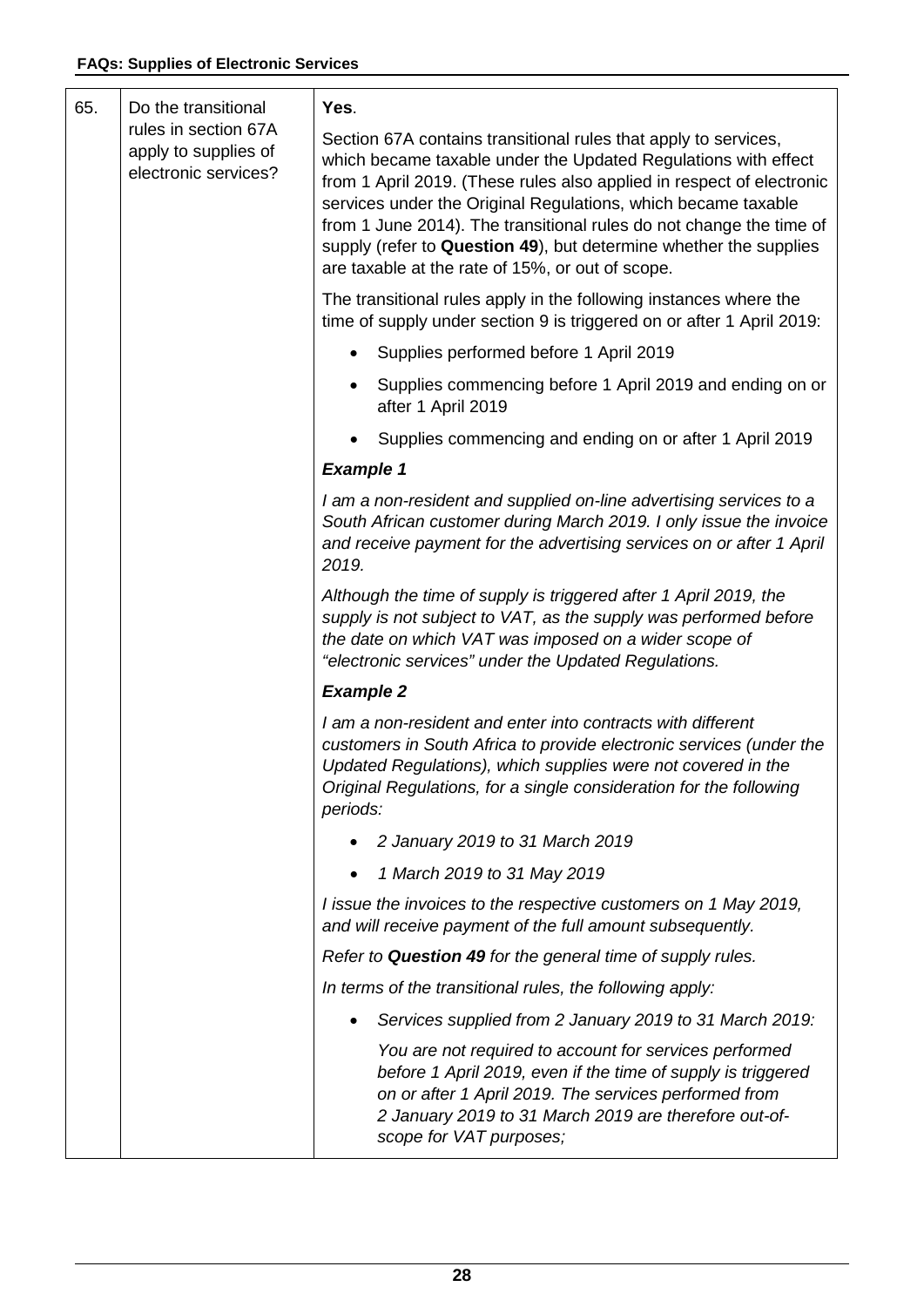|     |                                                          | Services supplied from 1 March 2019 to 31 May 2019:                                                                                                                                                                                                                                                                                                                                                                                                                                                                                                                                                                                                                                                                                                                                                       |
|-----|----------------------------------------------------------|-----------------------------------------------------------------------------------------------------------------------------------------------------------------------------------------------------------------------------------------------------------------------------------------------------------------------------------------------------------------------------------------------------------------------------------------------------------------------------------------------------------------------------------------------------------------------------------------------------------------------------------------------------------------------------------------------------------------------------------------------------------------------------------------------------------|
|     |                                                          | You are required to apportion the value of the supplies on a<br>fair and reasonable basis over the period 1 March 2019 to<br>31 May 2019. For example, assume you charge R300 000<br>for the period, a fair and reasonable basis would be to<br>allocate R100 000 to each month. R100 000 for the period<br>1 March 2019 to 31 March 2019 would represent<br>consideration in respect of out-of-scope supplies, whereas<br>R200 000 for the period 1 April 2019 to 31 May 2019 would<br>represent consideration in respect of taxable supplies of<br>"electronic services". However, as you are likely to only be<br>required to register as a vendor from 1 May 2019, only the<br>R100 000 representing consideration for electronic services<br>provided during May 2019 will be subject to tax at 15%. |
| 66. | What does the term<br>"imported services"<br>mean?       | It is a supply of services by a non-resident conducting a business<br>outside South Africa, to a recipient in South Africa, to the extent<br>that the services are used or consumed in South Africa, otherwise<br>than for the purposes of making taxable supplies.                                                                                                                                                                                                                                                                                                                                                                                                                                                                                                                                       |
|     |                                                          | "Electronic services" do not fall within the ambit of "imported<br>services" to the extent that the supplier is conducting an<br>"enterprise" in South Africa, and is required to register as a vendor.<br>Refer to Questions 23 and 27.                                                                                                                                                                                                                                                                                                                                                                                                                                                                                                                                                                  |
|     |                                                          | <b>Examples</b>                                                                                                                                                                                                                                                                                                                                                                                                                                                                                                                                                                                                                                                                                                                                                                                           |
|     |                                                          | A private individual downloads music from a non-resident<br>supplier using the internet.                                                                                                                                                                                                                                                                                                                                                                                                                                                                                                                                                                                                                                                                                                                  |
|     |                                                          | A long-term insurer receives software maintenance<br>services electronically from a non-resident supplier to<br>update the calculation of the premiums on certain life<br>products.                                                                                                                                                                                                                                                                                                                                                                                                                                                                                                                                                                                                                       |
|     |                                                          | Also refer to Questions 67 and 68.                                                                                                                                                                                                                                                                                                                                                                                                                                                                                                                                                                                                                                                                                                                                                                        |
| 67. | How do I pay VAT on<br>imported services?                | You have to declare and pay the VAT on imported services to the<br>extent that the value of the supply exceeds R100.                                                                                                                                                                                                                                                                                                                                                                                                                                                                                                                                                                                                                                                                                      |
|     |                                                          | A non-vendor must furnish a return and pay VAT on the "imported"<br>services" within 30 days calculated from the earlier of the date an<br>invoice is issued or payment is made. A VAT215 must be<br>completed and submitted, together with the payment of the<br>applicable VAT, or in the case of eFiling, the proof of payment, at<br>the nearest SARS branch office.                                                                                                                                                                                                                                                                                                                                                                                                                                  |
|     |                                                          | A recipient that is a vendor must calculate and declare the VAT on<br>the "imported services" on the VAT201 return in Field 12.                                                                                                                                                                                                                                                                                                                                                                                                                                                                                                                                                                                                                                                                           |
|     |                                                          | Also refer to Questions 66 and 68.                                                                                                                                                                                                                                                                                                                                                                                                                                                                                                                                                                                                                                                                                                                                                                        |
| 68. | On what value is VAT<br>payable on imported<br>services? | The value to be placed on imported services is the greater of the<br>amount paid or the open market value thereof.<br>Also refer to Questions 66 and 67.                                                                                                                                                                                                                                                                                                                                                                                                                                                                                                                                                                                                                                                  |
|     |                                                          |                                                                                                                                                                                                                                                                                                                                                                                                                                                                                                                                                                                                                                                                                                                                                                                                           |